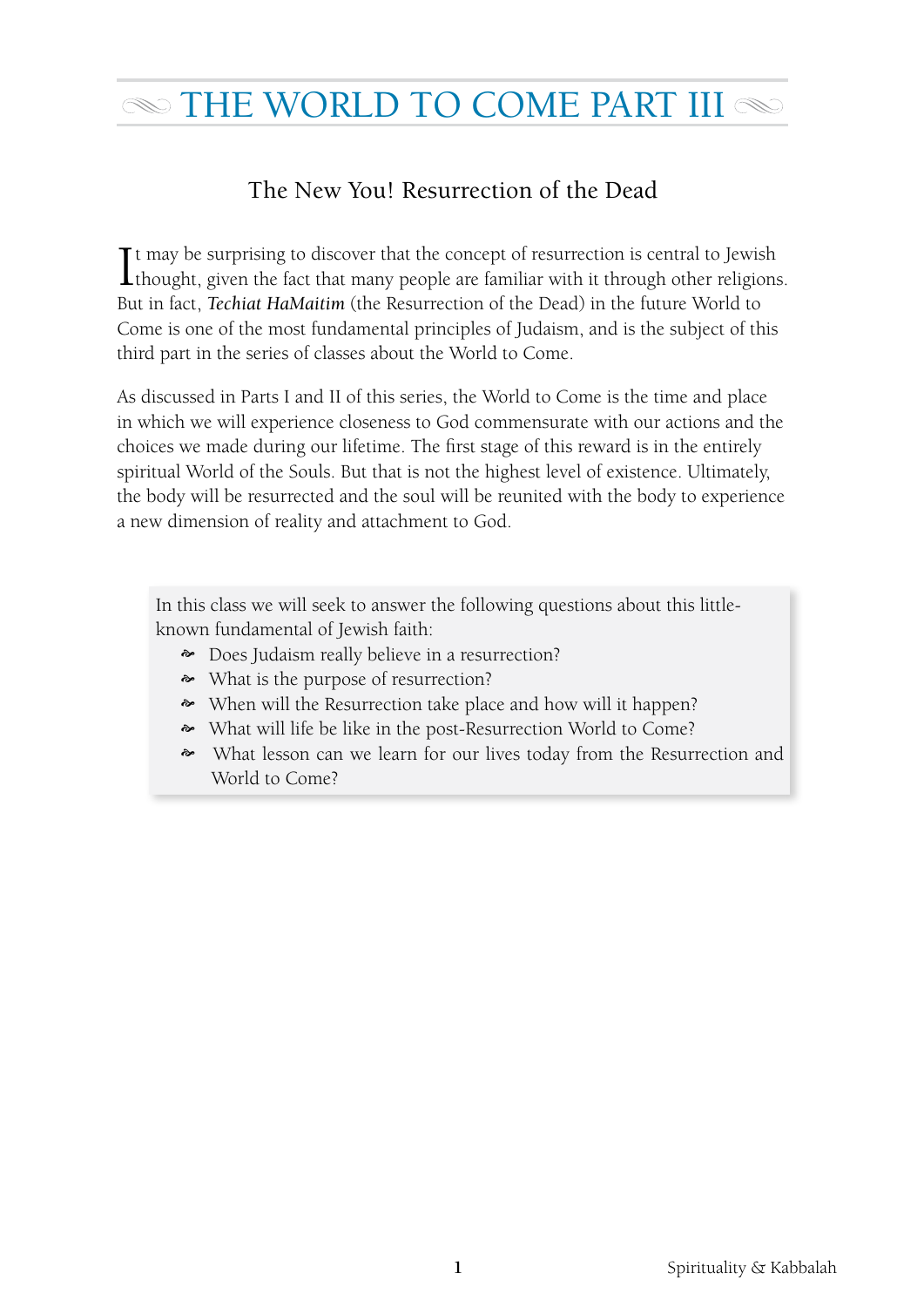#### **Contents:**

| Section I. Belief in Resurrection<br>Part A. Resurrection is Essential to Jewish Belief<br>Part B. As Reflected in Prayer<br>Part C. Biblical Sources for the Concept of Resurrection                                                                                                               |
|-----------------------------------------------------------------------------------------------------------------------------------------------------------------------------------------------------------------------------------------------------------------------------------------------------|
| Section II. The Purpose of Resurrection<br>Part A. The Necessity of Death<br>Part B. Judgment of the Whole Person<br>Part C. Perfection of the Physical World                                                                                                                                       |
| Section III. The Process of Resurrection<br>Part A. The Stages of Resurrection<br>Part B. How the Resurrection Will Happen<br>Part C. Which Body will be Resurrected?<br>Part D. Healing of Defects<br>Part E. Where the Resurrection Will Take Place                                               |
| Section IV. The Nature of the Post-Resurrection World to Come<br>Part A. Overview<br>Part B. Man's Alternative Physical Nature<br>Part C. Levels of the World to Come<br>Part D. Economy of the World to Come<br>Part E. Time in the World to Come<br>Part F. Spiritual Growth in the World to Come |

Section V. The Lesson of the World to Come for This World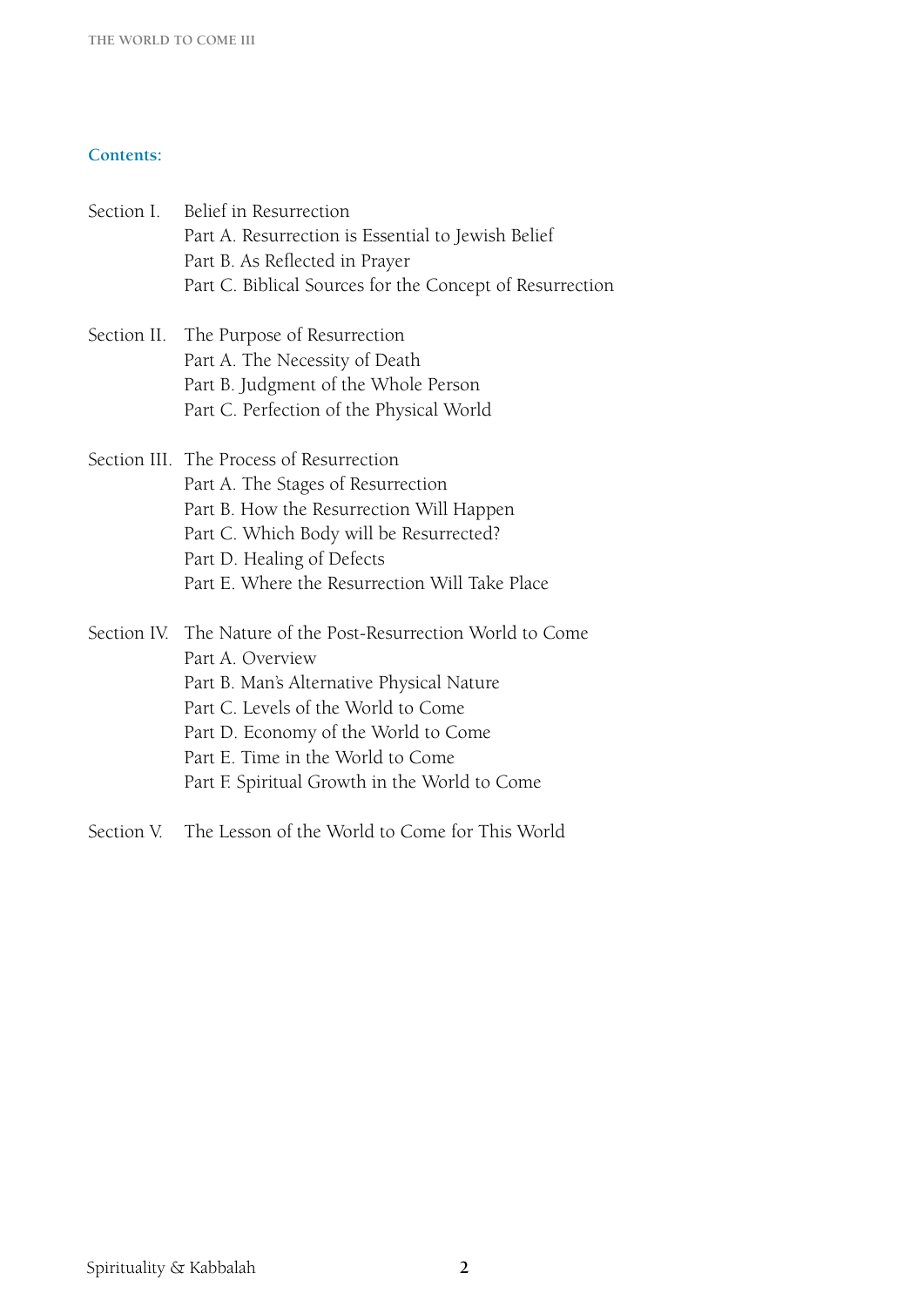## **Section I.** Belief in Resurrection

#### *Dear young man,*

*You wrote to me and asked whether a fetus that was miscarried in your family will come to life at the Resurrection of the Dead.* 

*In the Talmud (Sanhedrin 110b) it is asked: From what age does a child gain a place in the World to Come? And the answer: From the moment the fetus is conceived. In his commentary, Rashi adds that this is true even if the fetus does not reach full term.*

*We see that it is explicitly written that at the time of the Resurrection of the Dead, even fetuses will live. And furthermore they will have the status of tzaddikim (righteous ones) since they are clean and pure of any wrongdoing. Therefore you can be sure that at the time of the Resurrection you will have righteous brothers.*

*May you be blessed with peace of soul and body. May you become great in Torah wisdom and deeds of kindness,* 

*Rabbi Moshe Feinstein (From Igrot Moshe, Yoreh Deah 3:138, slightly adapted)*

Belief in the Resurrection of the Dead is fundamental to Judaism. As we shall see below, Rambam (Maimonides) classifies it as one of the Thirteen Principles of Faith and it is referred to daily in the prayer book (*siddur*).

#### **Part A. Resurrection is Essential to Jewish Belief**

**1. Rambam/Maimonides, Thirteen Principles of Faith, Principle 13 – Resurrection is one of the thirteen fundamental beliefs of Judaism.**

I believe with complete faith that there will be a Resurrection of the Dead, at the time when the Creator, may He be blessed, wills it to happen … אני מאמין באמונה שלמה, שתהיה תחית המתים בעת שיעלה רצון מאת הבורא ...

#### **2. Maimonides, Treatise on the Resurrection of the Dead (Ma'amar al Techiat Hamatim) – Resurrection is a universally accepted tenet of Judaism.**

The concept of the Resurrection of the Dead – universally acknowledged by our people, incorporated in our daily prayers, which were composed by prophets and great wise men full of knowledge of the Talmud and Midrash – refers literally to the returning of the soul to the body after it has been separated from it … It requires no [allegorical] explanation …

ואומר שתחית המתים המפורסמת והנודעת באומתנו המוסכם עליה מכלל כתותנו אשר רוב זכרה בתפלות והספורים ובתחנות אשר חברום הנביאים וגדולי החכמים ימלא מהם התלמוד והמדרשות ענינה שוב זאת הנפש לגוף אחרי הפרידה זה ... ואין בו פירוש כלל...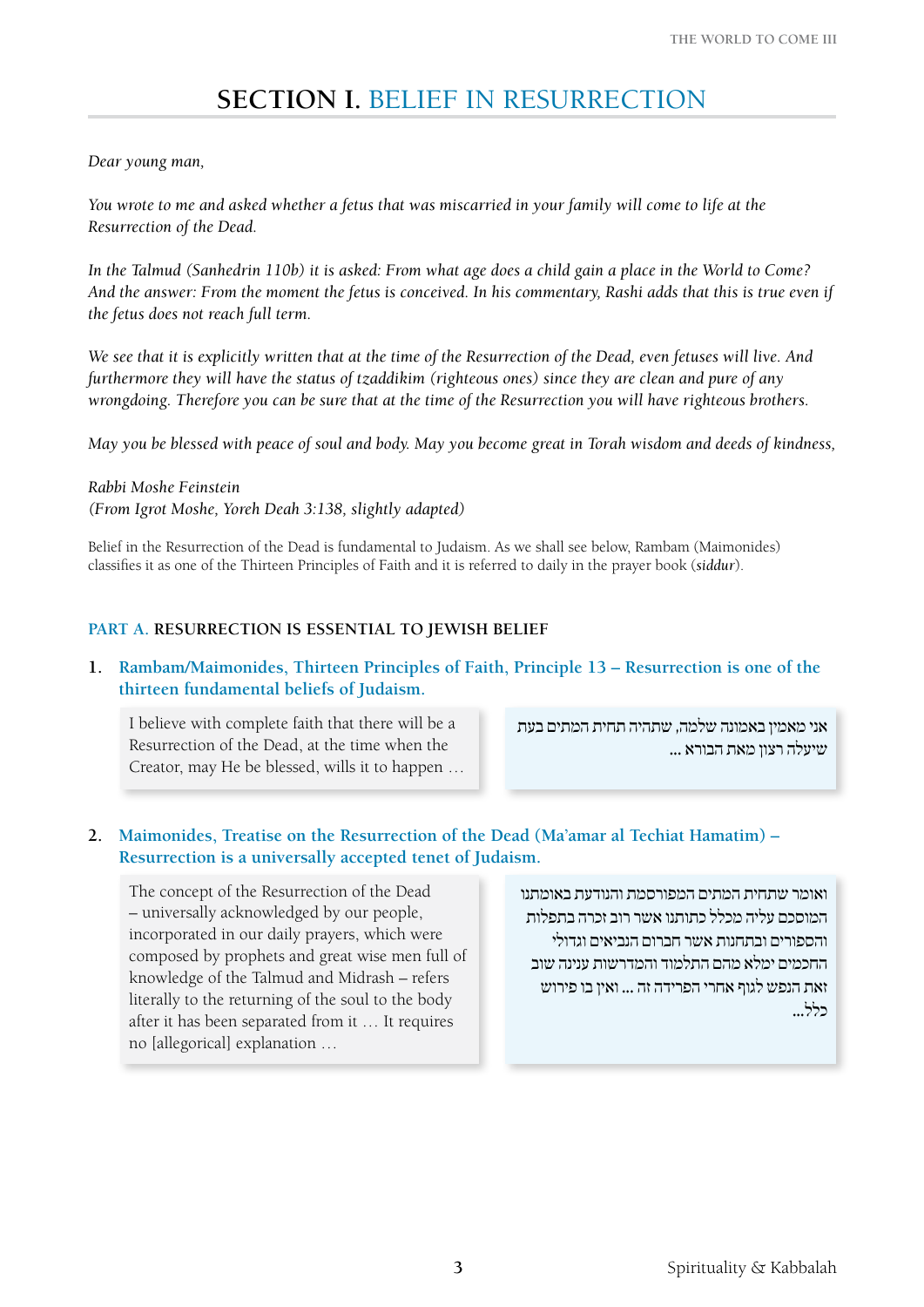#### **Part B. As Reflected in Prayer**

#### **1. Nusach HaTefillah, Birkat HaGevurot (second blessing of the silent Amidah) – We praise God daily for His ability to resurrect the dead.**

You are eternally mighty, my Lord, the Resuscitator of the dead are You. You are abundantly able to save.

He sustains the living with kindness. He resuscitates the dead with abundant mercy. He supports the fallen, heals the sick, releases the confined, and maintains His faith to those who sleep in the dust.

Who is like You, Master of mighty deeds, and who is similar to You? A King Who causes death and resurrection, and Who causes salvation to sprout.

And You are faithful to resurrect the dead. Blessed are You, God, Who resurrects the dead. אִתָּה גִּבּוּר לְעולִם אַדנִי. מֶחַיֶּה מֵתִים אַתְּה רִב לְהוֹשִׁיעָ:

מְכַלְכֵּל חִיים בְּחֵסֶד. מִחְיֶה מֵתִים בְּרחִמִים רִבִּים. סוִמֶּךָ נופְלִים. וְרופֵא חולִים וּמֵתִּיר אֵסוּרִים. וּמְקַיֵּם אֱמוּנַתו לישני עפר.

כִּוֹ כָמוֹךָ בַּעַל גְבוּרות וּמִי דומֶה לַּךָ. מֵלֵךְ מֵמִית וּמִחַיֵּה וּמַצְמִיחַ יִשׁוּעַה: וְנֵאֱמַן אַתָּה לְהַחֲיות מֵתִים:

בָּ רוּ ךְ אַ תָּ ה ה', מְ חַ יֵּ ה הַ מֵּ תִ ים:

#### **2. Nusach HaTefillah, Morning Blessing – We thank God for our soul, knowing that He will take it away and restore it to us in the World to Come.**

My God, the soul which You have placed within me is pure. You created it … and You preserve it within me. You will eventually take it from me, and restore it to me in the future. As long as the soul is within me, I offer thanks to You … Master of all works, Lord of all souls. Blessed are You, God, Who restores souls to dead bodies.

אלוקי, נשמה שנתת בי טהורה היא, אתה בראת... ואתה משמרה בקירבי, ואתה עתיד ליטלה ממני, ולהחזירה בי לעתיד לבא, כל זמן שהנשמה בקירבי מודה אני לפניך... רבון כל המעשים אדון כל הנשמות ברוך אתה ה', המחזיר נשמות לפגרים מתים.

#### **Part C. Biblical Sources for the Concept of Resurrection**

In the following sources we will examine some of the allusions to the Resurrection found in the Torah and Prophets.

**1. Shemot (Exodus) 6:3-4 – God promised the Land of Israel to the Patriarchs, yet the promise went unfulfilled in their lifetimes.**

And I [God] revealed Myself to Avraham (Abraham), to Yitzchak (Isaac), and to Yaakov (Jacob) …

And I have also established My covenant with them, to give them the Land of Canaan, the land of their dwellings, where they dwelled.

וָאֵרָא אֶל אַבְרָהָם אֶליִצְחָק וְאֶליַעֲקֹב...

וְגַם הֲקִמֹתִי אֶת בְּרִיתִי אִתָּם לָתֵת לָהֶם אֶת אֶרֶץ כְּנָעַן אֵת אֶרֶץ מְגֻרֵיהֶם אֲשֶׁרגָּרו ּבָהּ: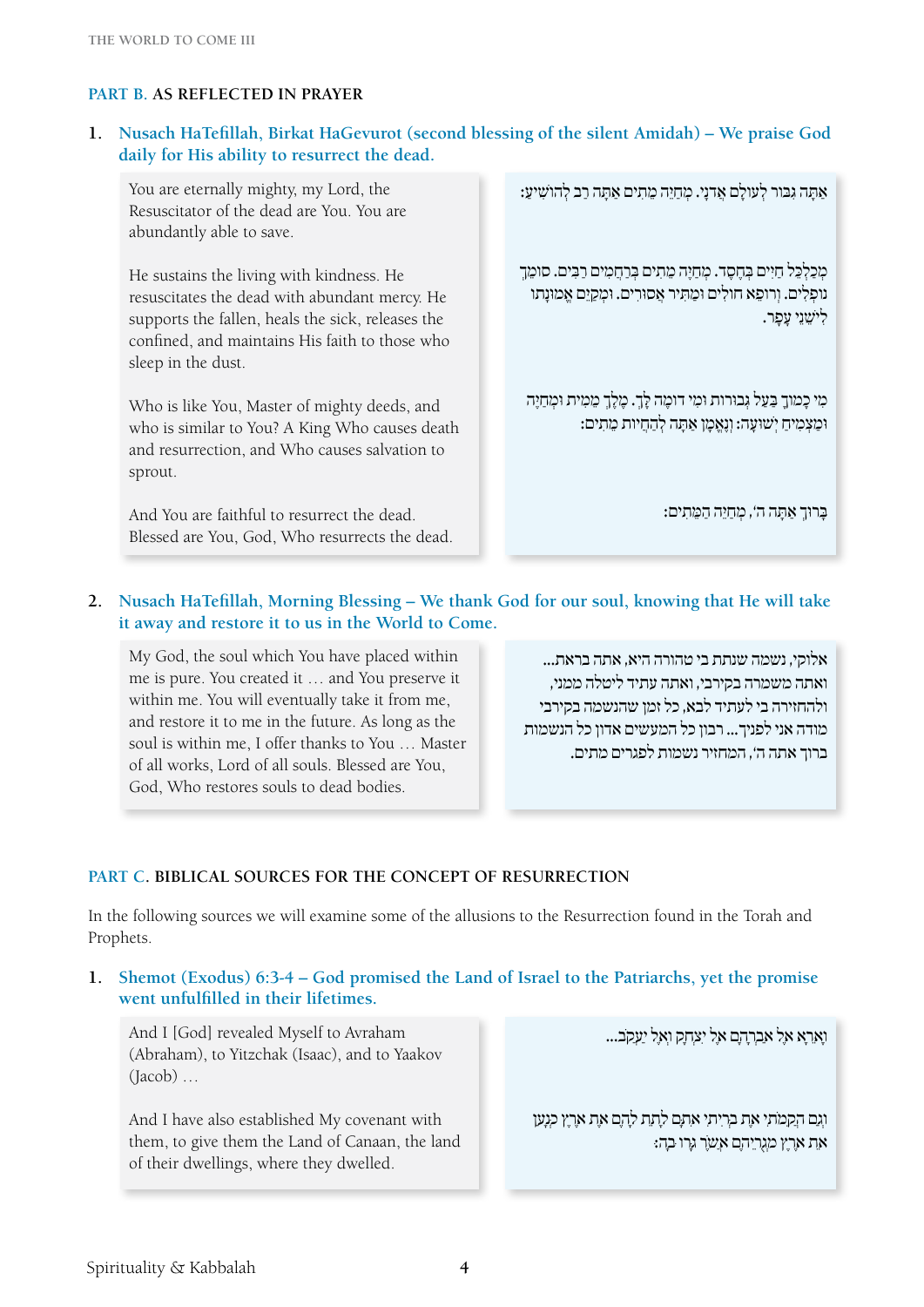#### **2. Talmud Bavli, (Babylonian Talmud), Sanhedrin 90b – This promise implies that the Patriarchs will be resurrected. Since the promise went unfulfilled in their lifetimes, it will be fulfilled after they are resurrected.**

Rabbi Simai said, "Where in the Torah is the Resurrection of the Dead mentioned? In the verse, "And I have also established My covenant with [the Patriarchs], giving them the Land of Canaan" [Shemot/Exodus 6:4]. The verse does not say "to give *you*" but "to give *them*." Hence [we learn that] the Resurrection is from the Torah.

#### **Rashi:**

"To give them" *–* The verse implies that God promised the Patriarchs, Avraham, Yitzchak, and Yaakov, that He would give them the Land of Israel. But was it actually given to them? No, it was given only to their descendants. Hence, the verse teaches us that it has yet to happen; in the future God will give them the Land of Israel.

תניא רבי סימאי אומר, מניין לתחיית המתים מן התורה? שנאמר )שמות ו( 'וגם הקימותי את בריתי אתם לתת להם את ארץ כנען'. 'לכם' לא נאמר אלא 'להם', מכאן לתחיית המתים מן התורה.

#### רש"י

אלא להם. דמשמע שהבטיח הקדוש ברוך הוא לאבותינו אברהם יצחק ויעקב שיתן להם ארץ ישראל, וכי להם ניתנה - והלא לבניהם ניתנה אלא מלמד שעתידין לחיות ועתיד הקדוש ברוך הוא ליתן להם את ארץ ישראל.

#### **3. Devarim (Deuteronomy) 32:39; Talmud Bavli, Pesachim 68a – God takes lives and grants life again in the future.**

See, now, that I, I am He – and no god is with Me. I put to death and I bring life, I struck down and I will heal, and there is no rescuer from My hand.

#### **Pesachim 68a**

"I put to death and I bring life" – The Holy One, Blessed be He said, "Whoever I cause to die, I shall resurrect."

#### **4. Yeshayahu (Isaiah) 26:19 – The dead shall live.**

Your dead shall live; corpses shall arise; awaken and sing, you who dwell in the dust …

#### **5. Daniel 12:2 – The dead shall yet awaken once more.**

And many who sleep in the dust of the earth will awaken …

#### **Key Themes of Section I:**

 $\gg$  Although many may find it surprising, belief in the Resurrection of the Dead is a fundamental **principle of Judaism, universally acknowledged by all classical sources, and codified as a tenet of Jewish faith by the Rambam.** 

ראו עתה כי אני אני הוא ואין אלהים עמדי אני אמית ואחיה מחצתי ואני ארפא ואין מידי מציל:

**פסחים דף סח עמוד א**  אמר הקדוש ברוך הוא: מה שאני ממית אני מחיה

יִחְיוּ מֶתֵיךָ נְבֶלַתִי יִקוּמוּן הַקִיצוּ וְרַנְּנוּ שֹׁכְנֵי עָפַר...

... רִבִּים מִיְשֶׁנֵי אַדְמַת עָפְר יִקְיצוּ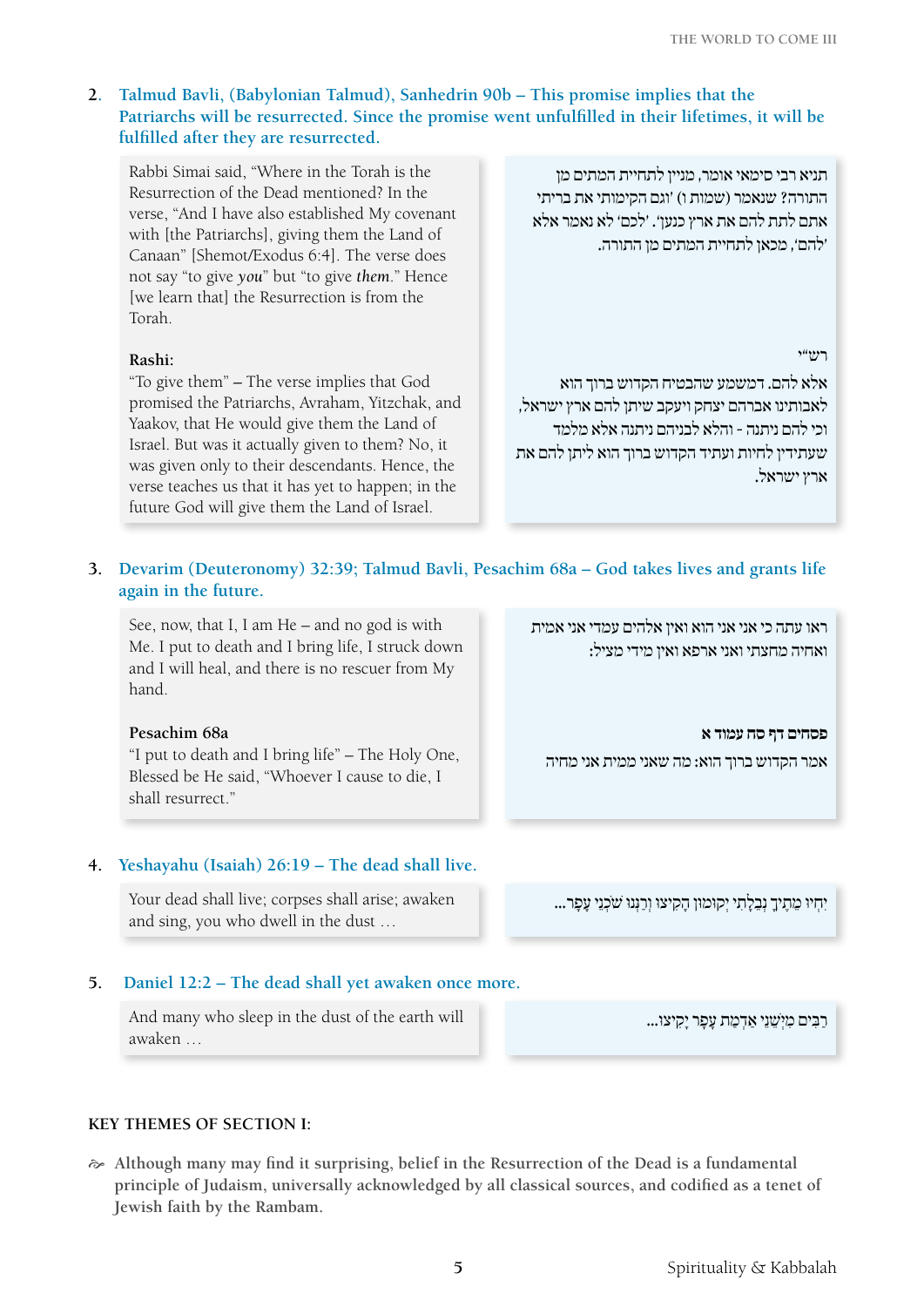- $\approx$  This fact can be seen in the many references to the Resurrection found in the standardized prayers **of the Jewish people.**
- $\gg$  While the Torah does not make specific reference to the event of the Resurrection, it is hinted to **in a number of verses. The concept is made more explicit in the writings of the Prophets and the Talmud.**

### **SECTION II. THE PURPOSE OF RESURRECTION**

In this section we will explore the purpose and deeper meaning behind the Resurrection. In the previous class we discussed the spiritual experience of attachment to God found in the World of the Souls after death. Is this experience as a disembodied soul not a sufficient reward? Why must the soul and body be reunited for the purpose of Creation to be fulfilled?

By way of answering the above questions, let us ask a more fundamental question: why must man die in the first place only to be resurrected in the future? Why couldn't his soul remain with his body forever?

#### **Part A: The Necessity of Death**

The phase of life called death – which is the parting of the soul from the body – was never part of the original plan of Creation. Death only became a necessary component of man's experiences after Adam's transgression in the Garden of Eden.

#### **1. Bereishit (Genesis) 3:17-19 – Adam was originally destined to live forever. After he ate from the Tree of the Knowledge of Good and Evil, death was decreed upon man.**

God said to Adam, "Because you listened to the voice of your wife and ate of the tree about which I commanded you saying, 'You must not eat of it,' accursed is the ground because of you. Through suffering will you eat from it all the days of your life. Thorns and thistles will it grow for you, and you will eat the herb of the field. By the sweat of your brow shall you eat bread until you return to the ground, from which you were taken. For you are dust, and to dust shall you return."

**יז** וּלְאָדִם אָמַר כִּי-שַׁמַעָּתְ לְקוֹל אָשֶׁתְּךָ וִתְּאָכְלְ מֵן-הַעָּץ אֲשֶׁר צְוִיתִיךָ לֵאמֹר לֹא תֹאכַל מִמֶּנּוּ אֲרוּרָה הַאֲדָמָה בַּעֲבוּרֶךָ בְּעָצָבוֹן תּאכְלְנַה כּל יְמֵי חַיֵּיךָ. יח וְקוֹץ וְדַרְדַּר תַּצְמִיחַ לַךְ וְאַכַלְתַּ אֶת-עֵשֶׂב הַשֶּׂדֶה. יט בּזַעַת אַפ<sup>ֶּ</sup>יךָ תִאכל לחם עד שוּבַך אַל-האַדמה כֵּי מִמֶּנָה לְקָחָתַּ כִּי-עָפָר אַתָּה וְאֵל-עַפָר תַּשׁוּב.

**2. Ramchal (Rabbi Moshe Chaim Luzzatto), Derech Hashem (The Way of God) 1:3:9, translated by Rabbi Aryeh Kaplan, Feldheim Publishers, pp. 51-53 – After Adam's transgression, man is in a non-perfect state. To re-attain the perfection for which man was destined, his body and soul each undergo a purification process.** 

[After Adam's mistake] justice decreed that neither man nor the world will ever be able to rise to perfection while still in their current fallen state. Because they remain in this spoiled, nonideal condition, and evil in the meantime has increased, both man and the world must go

ואולם מלבד כל זה גזרה מידת דינו יתברך, שלא יוכלו, לא האדם ולא העולם מעתה, הגיע אל השלמות - עודם בצורה שנתקלקלה, דהיינו הצורה שיש להם עכשיו שבה נתרבה הרע. אלא יצטרך להם בהכרח עבור מעבר ההפסד, דהיינו המיתה לאדם, וההפסד לכל שאר ההווים שנתקלקלו עמו.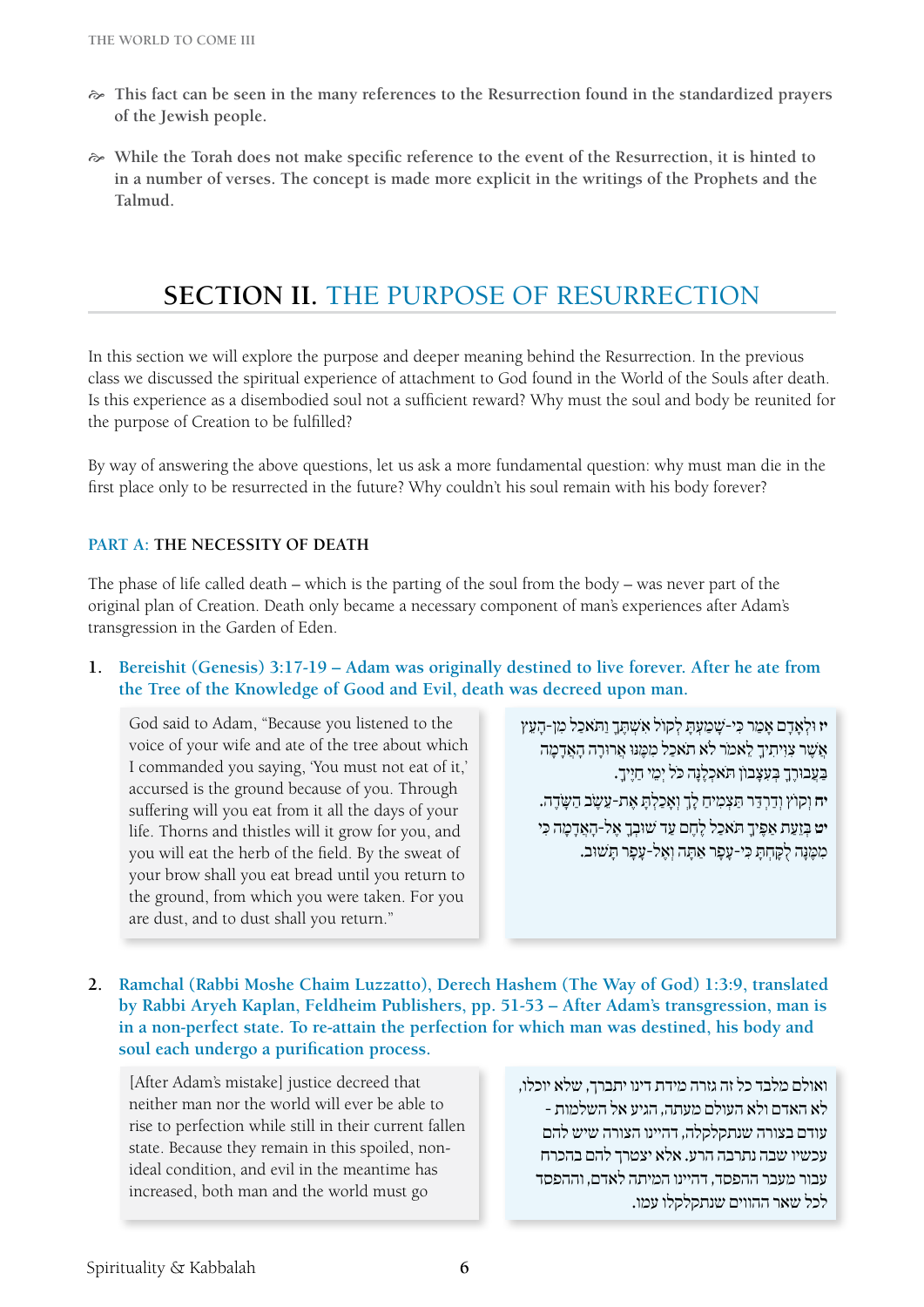through a stage of destruction before either can arrive at perfection.

Man must therefore die, and everything else that was corrupted with him also must perish. The soul cannot purify the body until the body dies and deteriorates and a new structure is composed, that the soul can enter and purify …

It was therefore decreed that man should die and then be brought back to life. This is the concept known as the Resurrection of the Dead …

The true time and place of reward will therefore be after the Resurrection in this renewed world. Man will then enjoy his reward with both body and soul. The body will be purified by the soul, and will therefore also be in a proper state to enjoy that good.

ולא תוכל הנשמה לזכך הגוף, אלא אחר שתצא ממנו תחילה, וימות הגוף וייפסד, ואז יחזור ויבנה בניין חדש ותכנס בו הנשמה ותזככהו...

ועל כן נגזר על האדם שימות ויחזור ויחיה, והוא עניין תחיית המתים...

והנה לפי שורש זה, זמן הגמול האמיתי, דהיינו זמן קיבול השכר... ומקומו הוא אחר התחייה בעולם שיתחדש, והאדם ייהנה בו בגופו ובנשמתו, בהיות גופו מזוכך על ידי נשמתו, ומוכן על ידה להיות נהנה בטוב ההוא.

Death is the process by which the soul and body are temporarily separated and return to their sources. The soul returns to the World of the Souls and the body returns to the ground. This is so that a new, purified structure can be built at the time of the Resurrection, when the soul will re-inhabit the body, free from the deficiencies caused by Adam's transgression.

#### **Part B. Judgment of the Whole Person**

Another purpose of the Resurrection is so that the body and soul can be reunited for the purpose of standing in judgment before God. The following incident in the Talmud is explained more fully by Rabbi Yaakov Weinberg in the subsequent source.

#### **1. Talmud Bavli, Sanhedrin 91a-b – Body and soul must be judged as one unit.**

Antoninussaid to Rabbi (Yehudah HaNasi), "The body and the soul can both free themselves from judgment. Thus, the body can plead: The soul has sinned, [the proof being] that from the day it left me I lie like a dumb stone in the grave [powerless to do anything]. While the soul can say: The body has sinned, [the proof being] that from the day I departed from it I fly about in the air like a bird [and commit no sin]."

Rabbi Yehudah HaNasi replied, "I will tell you a parable to explain this. To what may this be compared? To a human king who owned a beautiful orchard which contained splendid figs. He appointed two watchmen for the orchard, one lame and the other blind. [One day] the lame man said to the blind man, 'I see beautiful figs

אמר ליה אנטונינוס לרבי: גוף ונשמה יכולין לפטור עצמן מן הדין, כיצד? גוף אומר: נשמה חטאת, שמיום שפירשה ממני - הריני מוטל כאבן דומם בקבר. ונשמה אומרת: גוף חטא, שמיום שפירשתי ממנו - הריני פורחת באויר כצפור.

אמר ליה, אמשול לך משל, למה הדבר דומה: למלך בשר ודם, שהיה לו פרדס נאה, והיה בו בכורות נאות, והושיב בו שני שומרים, אחד חיגר ואחד סומא. אמר לו חיגר לסומא: בכורות נאות אני רואה בפרדס. בא והרכיבני ונביאם לאכלם.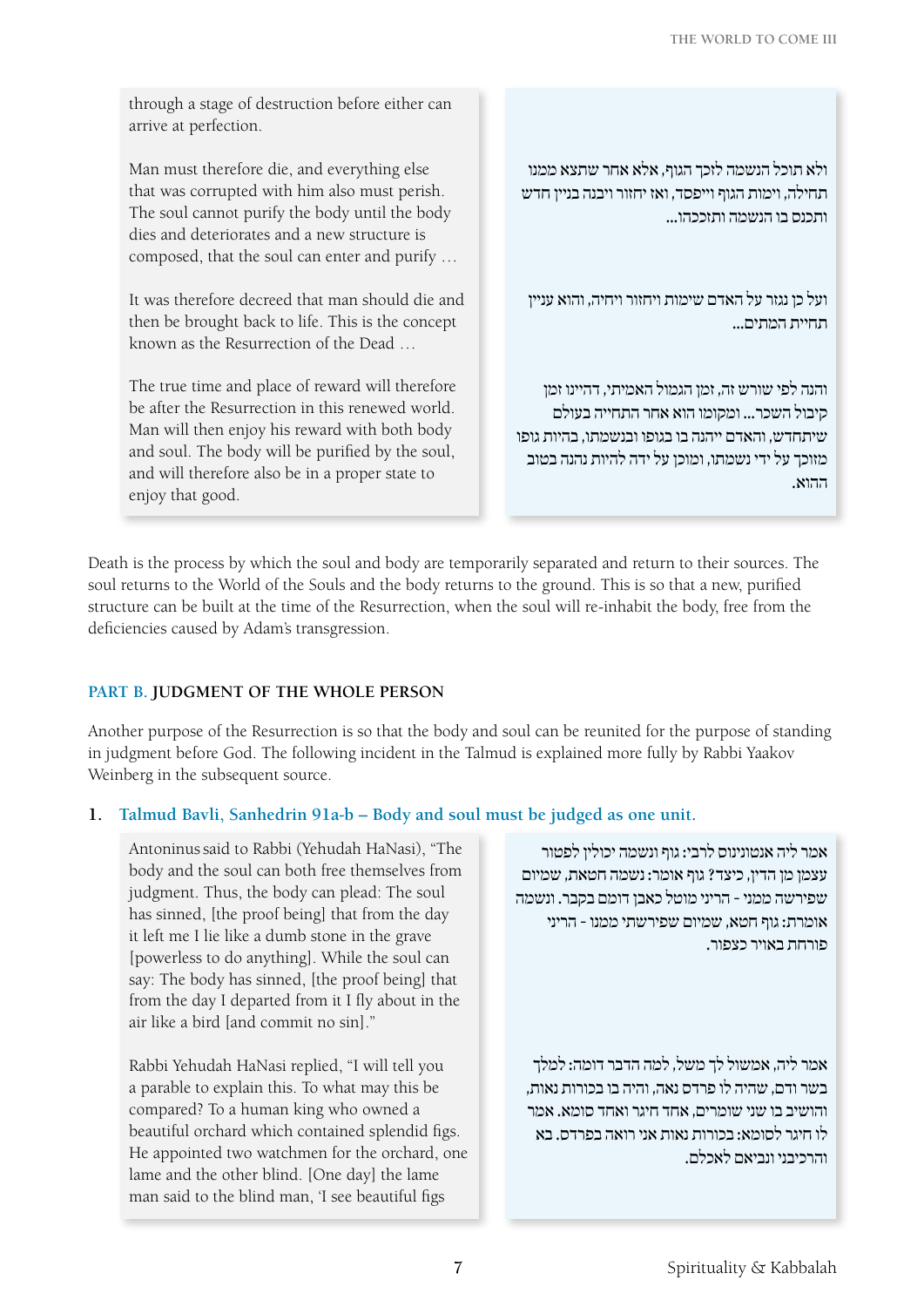in the orchard. Come and take me upon your shoulder that we may take and eat them.' So the lame man rode on top of the blind man, and took and ate them.

"Sometime later, the owner of the orchard came and asked them, 'Where are those beautiful figs?' The lame man replied, 'Have I then feet to walk with?' The blind man replied, 'Have I then eyes to see with?' What did he do? He placed the lame man upon the blind man and judged them together. So will the Holy One, Blessed be He, bring the soul, [re]place it in the body, and judge them together. This is referred to in the verse, 'He will call to the heavens above and to the earth, to judge His people' [Tehillim/Psalms 50:4]. 'He will call to the heavens above' refers to the soul; 'And to the earth, that he may judge his people' refers to the body."

רכב חיגר על גבי סומא, והביאום ואכלום. לימים בא בעל פרדס. אמר להן: בכורות נאות היכן הן? - אמר לו חיגר: כלום יש לי רגלים להלך בהן? - אמר לו סומא: כלום יש לי עינים לראות? מה עשה - הרכיב חיגר על גבי סומא ודן אותם כאחד. אף הקדוש ברוך הוא מביא נשמה וזורקה בגוף, ודן אותם כאחד. שנאמר יקרא אל הַשַּׁמַיִם מֵעָל וְאֱל הָאֲרֶץ לַדְין עַמּו. יקרא אל השמים מעל - זו נשמה, ואל הארץ לדין עמו - זה הגוף.

#### **2. Rabbi Yaakov Weinberg with Rabbi Mordechai Blumenfeld, Fundamentals and Faith – The body is just as much a part of us as the soul.**

The relationship of body and soul is like that of a blind man and a lame man (Sanhedrin 91b). Just as there could be no punishment for the lame man alone, there can be no reward or punishment for the soul. Alone, it cannot sin. A soul only sins in its body. Reward and punishment can only apply to the entity that is the person, the body and soul together. Only thus can justice be meted out. The soul cannot enter the World to Come without the body. Is it possible that once the entity of body and soul achieves a place in the World to Come, the body is discarded? A soul is not an image of God. A body is not an image of God. The soul doesn't have free will. Only the two together have free will, only the two together are the image of God.

This ultimate experience of being connected with actual, absolute Existence requires the whole being, the body as well as the soul. Without resurrection, without man's knowing that he, as he now perceives himself, will experience this pleasure, the idea of the World to Come is irrelevant. People are not impressed with their soul existing in the World to Come. They can't relate to such an existence because they feel that their soul alone is just not their whole self.

The principle of resurrection implies that the body is not merely an object but a subject. The body is part of the person himself.

#### **Part C: Perfection of the Physical World**

Another purpose of the Resurrection of the Dead is that it is a time when everything in existence reaches its *tikun* (perfected state), fulfilling its ultimate purpose in God's plan. At this time, the whole physical creation will join the spiritual world in a new unity.

#### **1. Rabbi Ehud Rakovski, Daat Tefillah: Kedushah – The entire world will be renewed along with man in the service of God.**

ולא יהיה תחיית המתים להאדם לבד אלא כל פרטי for be for ולא יהיה תחיית המתים להאדם לבד אלא כל פרטי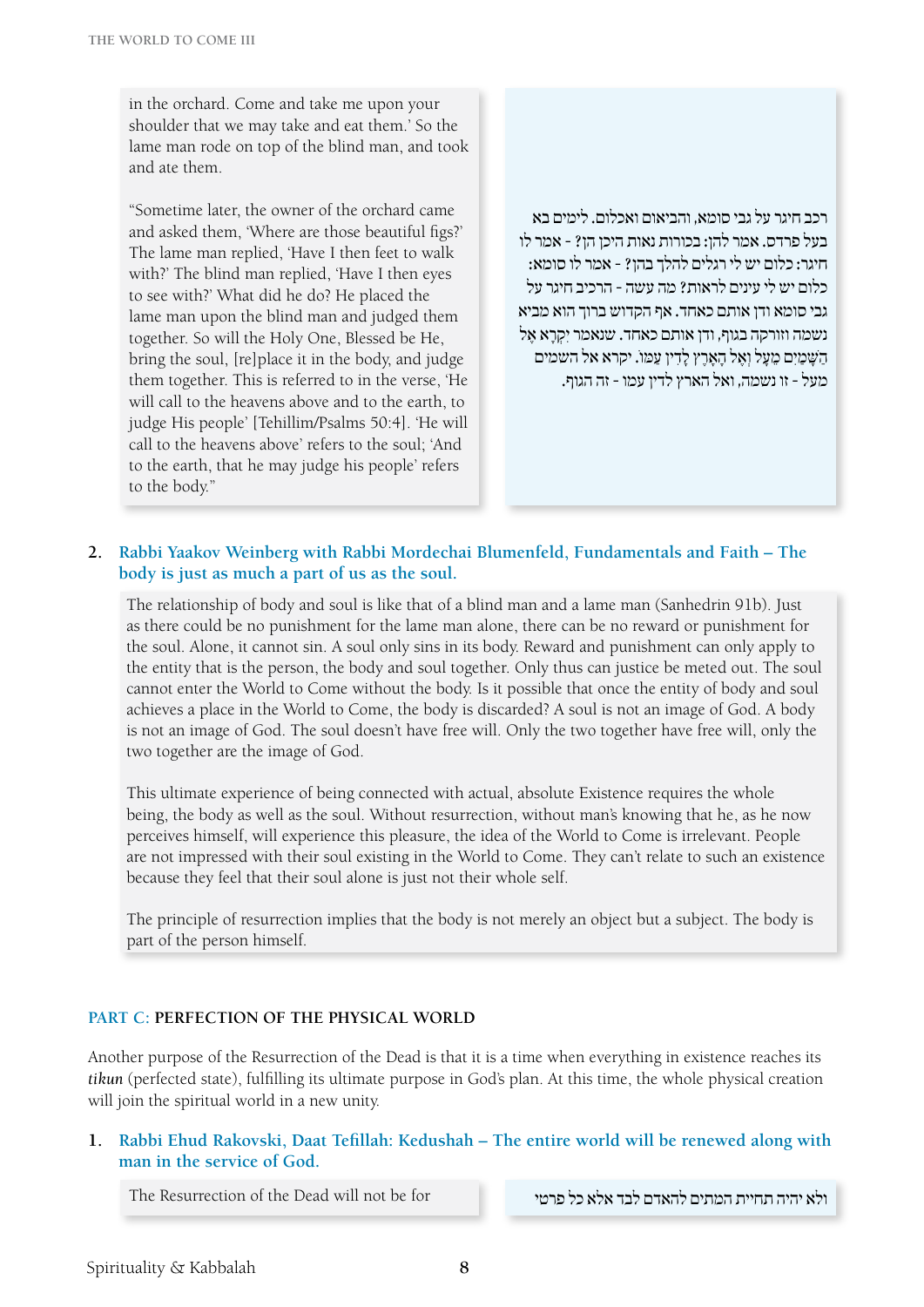man alone, but rather for every force in the entire universe that came into actualization at any time since Creation – they will all be renewed and perfected at the time of the Resurrection of the Dead. The whole idea of man being resurrected is that he is a microcosm of the world, but the whole world will likewise experience the same thing. This is what Rabbi Shlomo Elyashiv wrote in *HaDe'ah* (Vol. II, Ch. 2), "The central principle of the Resurrection of the Dead, as it has been revealed to us by the Arizal, is continuously taking place even in this world as we find more and more of the physical world being harnessed for the good of man. It is all to be used in the service of man … and when he uses the world in the service of God … both he and it rise up higher and higher, each and every force according to its intrinsic nature …"

הכחות דכל הבריאה כולה והנהגתה אשר בכל ימי עולם, הנה כולם יתחדשו ויתוקנו בעת תחיית המתים. וכל ענין תחיית המתים אשר להאדם שהוא עולם קטן. הנה יתנהג כמו כן לכל העולם כולו. רב שלמה אלישיב ]כתב[, ]ב[הדעה ח"ב דרוש ב: "כי הרי עיקר הענין דתחיית המתים נודע הוא מדברי האריז"ל שהוא נוהג באמת תמיד בכל רגע...והא מה שאנו רואים גם בעולם הזה שיוצא תמיד פעולות חדשות בכל חלקי הדצח"מ ]דומם, צומח, חי מדבר[ שבה ומתקנים לצורך האדם. וכל פעולתם הרי הוא לצורך האדם...וכשמשתמש האדם בהנאתם המגיע לו מהם לעשות רצון קונו... עולה כל חלקי נפשו עם כל כחות...הללו למעלה למעלה, כל כח וכח לשרשו ומקורו...

#### **Key Themes of Section II:**

- $\sim$  After Adam ate from the Tree of the Knowledge of Good and Evil, it became inherently impossible **for man to achieve perfection in his current state. The purpose of the Resurrection, therefore, is for man to transition through a stage of death, after which the soul will be reunited with a purified body.**
- $\approx$  Like a lame man on the back of a blind man, neither can claim the reward nor accept responsibility **on his own. Similarly, since man is composed of body and soul, the Resurrection is the time when they will be reunited to receive reward and accept responsibility for their actions together.**
- H **Resurrection is not just for man alone; he is the microcosm of the universe at large. Ultimately, the whole physical world will be renewed along with man in a new, elevated form of existence.**

## **Section III.** The Process of Resurrection

#### **Part A. The Stages of Resurrection**

After the arrival of the *Mashiach* (Messiah), there will be two separate resurrections of the dead. A first resurrection will take place following the arrival of the Mashiach. However, only people who were completely righteous during their lifetime will rise at that time. A second resurrection for the rest of mankind will follow at the end of the period of Mashiach.

**1. Responsa of Rabbi David ibn Zimra (Radbaz), Vol. III, #1069 – The Resurrection will take place in two stages, first for the righteous and then for everyone else.**

שאלת ממני ידיד נפשי על זמן התחייה לפי שקבלת time time לפי שקבלת the time לפי שקבלת לפי שקבלת לפי שקבלת א

**9** Spirituality & Kabbalah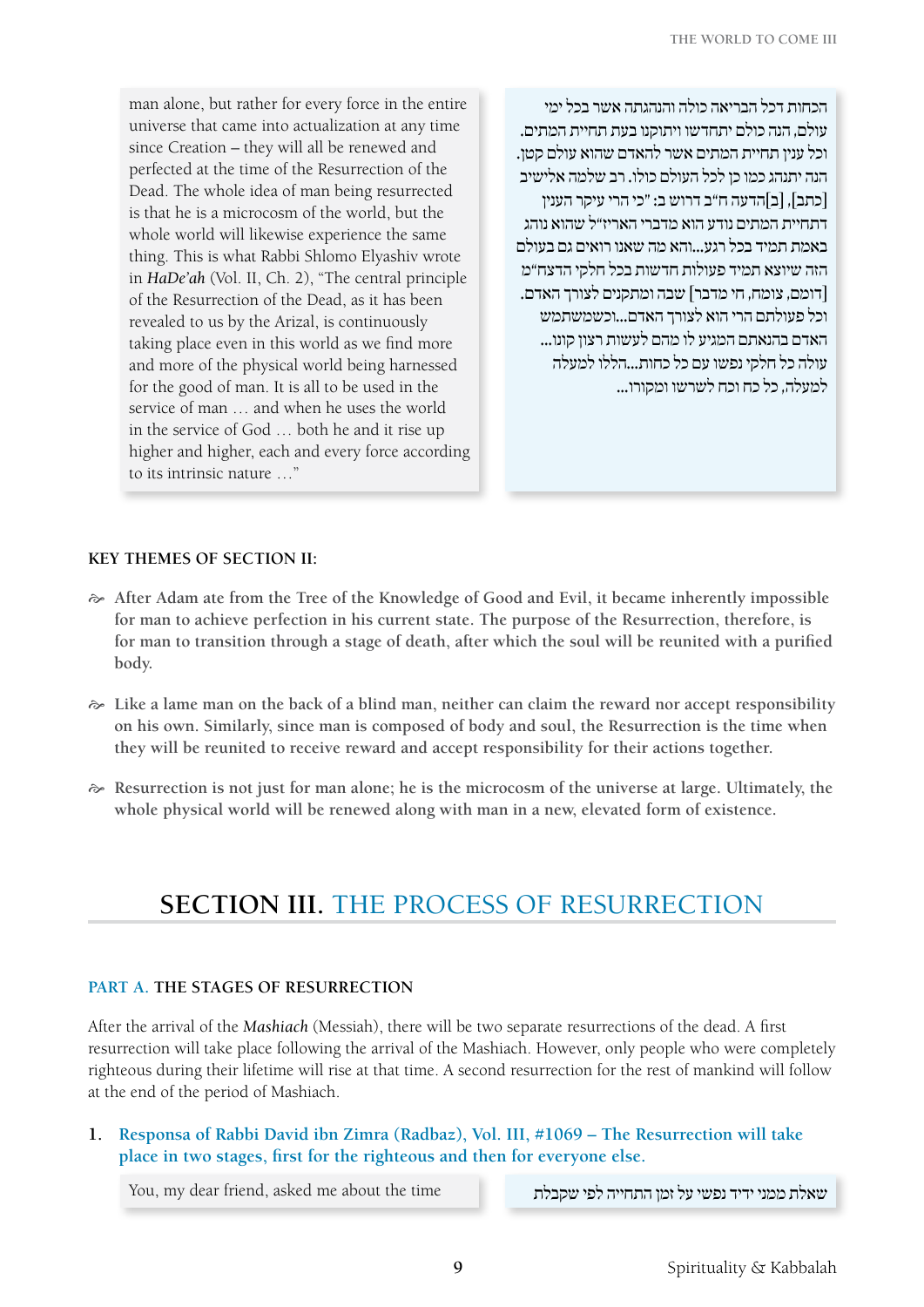of the Resurrection, for you claimed to have received a tradition from your forefathers that it will take place close to the time of the seventh millennium [which begins in 2240 CE], along with the "Shabbat" of the world, which will be a time of complete rest. Secondly, you were bothered by the possibility that the great righteous people, who died for the sake of God's name during the period of exile, would not see the good fortune of Israel and will not be able to rejoice in their joy [during the Messianic times].

The answer: All my life I was bothered by this question, until I saw the words of the Ritva (Rabbi Yom Tov Asevilli) in the name of his rabbis that there will be two resurrections. The first will be a private one for the righteous that died during the period of exile, and that will be close to the time of the coming of Mashiach. They will merit to experience the good fortune of Israel in both body and spirit, as well as [to see] the building of the Beit HaMikdash (Temple), and they will rejoice in joy, etc. And the second, more general resurrection will be close to the time of the Shabbat of the world, just as you and I have received the tradition. That is what is referred to as the World of the Resurrection, and upon it was it said, "Many of those who sleep in the dust shall awaken …" [Daniel 12:2].

מאבותיך שהוא סמוך לאלף השביעי עם הכנסת שבת העולם שכלו מנוחה וק"ל א"כ הצדיקים וחסידי עליון אשר מתו על קדושת שמו בגלות לא יראו בטובתן של ישראל ולא ישמחו בשמחתן:

תשובה כל ימי הייתי מצטער על דבר זה עד שראיתי דברי הריטב"א ז"ל בשם רבותיו נ"נ דאיכא תרי תחיות אחת פרטית לצדיקים שמתו בגלות והיא סמוכה לביאת המשיח ויזכו לכל ימות המשיח בגוף ונפש ויראו בטובתן של ישראל ובבנין הבית וישמחו בשמחת חלף עבודתם וכו' וא' כללית והיא סמוכה להכנסת שבת כאשר קבלתי [קבלת] והוא נקרא עולם התחייה ועליה נאמר וְרַבִּים מִיְשֵׁנֵי אַדְמַת עָפָר יָקִיצוּ וכו':

A second resurrection will take place at the end of the Messianic era, at a time that is known as the *Yom HaDin HaGadol*, the Great Day of Judgment. At that time, all people, both good and evil, will rise. However, the evil ones will be judged and punished while the righteous will be awarded their portion in the eternal World to Come.

#### **2. Ramchal, Maamer HaIkarim, BeGeulah – All will be judged after the final Resurrection.**

At the time of the Resurrection, both the righteous and the wicked shall arise. The wicked who sinned but did not receive the full measure of their punishment will receive it then.

However, after the Resurrection will be the Great Day of Judgment on which God will determine who deserves eternal life and who will be lost … Those who deserve to remain in existence will be assigned an appropriate level according to the system of justice in the newly created world.

והנה בתחיה יקומו צדיקים ורשעים, והרשעים שחטאו ולא נשלם בהם העונש הראוי יענשו אז כראוי להם.

ואמנם אחרי התחיה יהיה יום הדין הגדול שידין הבורא יתברך את כלם וישפט הראויים לישאר לנצחיות והראויים ליאבד... והראוים לישאר ישארו במדרגה שתגיע להם כפי המשפט בעולם שיחודש.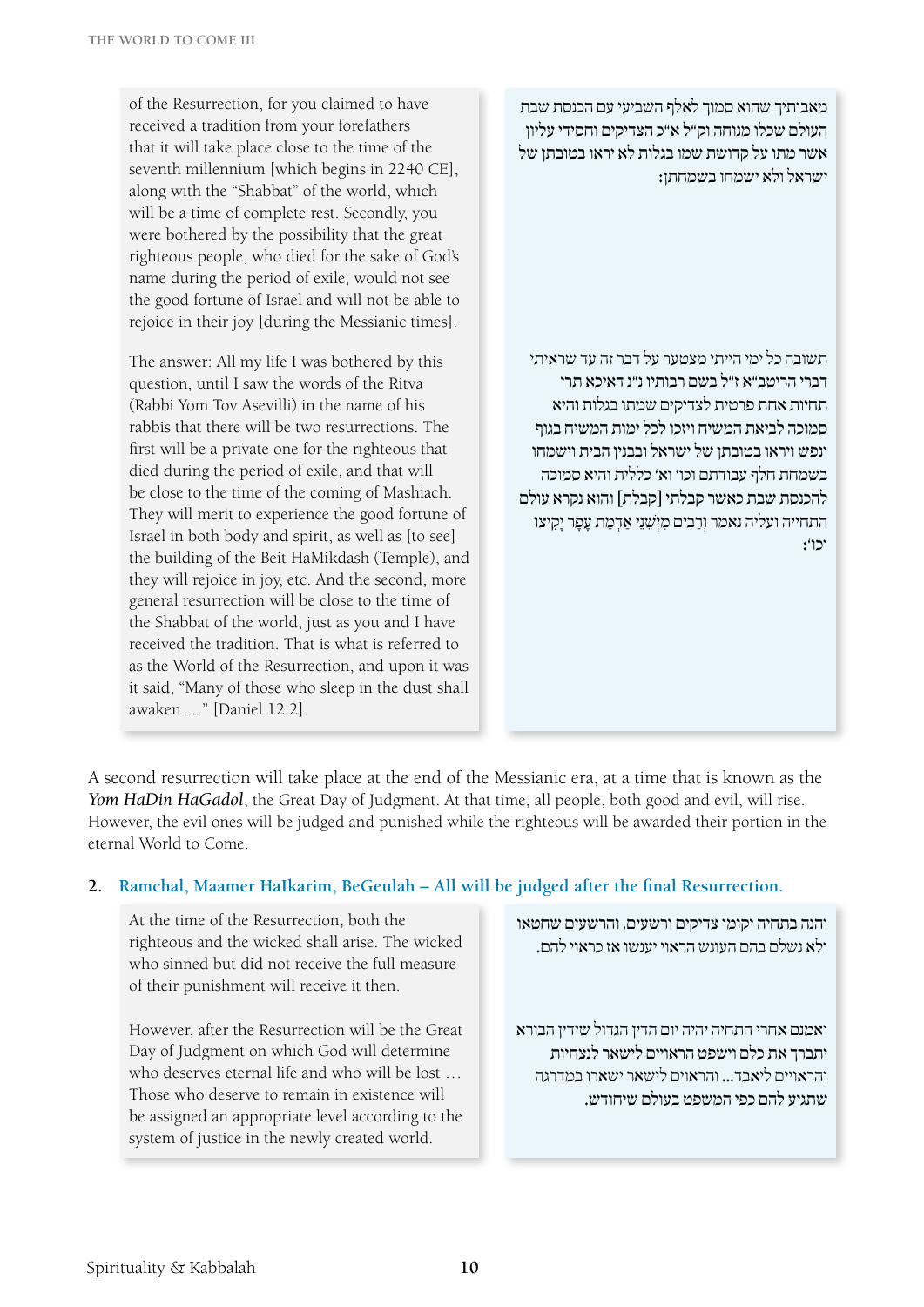#### **Part B. How the Resurrection will Happen**

We find differing opinions in the Midrash as to exactly how the physical resurrection of bodies will take place. Will the body be reconstructed from its original matter or will God create a new body into which the soul will be resurrected?

#### **1. Bereishit Rabbah 14:5 – Will the resurrection mimic the growth process of a new fetus or will it reverse the process of decay after burial?**

"And He formed" [Bereishit 2:7 is written with two letter *yuds*] representing two formations of the body: one in this world and one in the World to Come.

The School of Shammai and the School of Hillel had a dispute. The School of Shammai maintains that man's formation in the World to Come will not be like that of this world. In this world skin and flesh are formed first, the sinews and bones last; but in the future man's formation will begin with sinews and bones and finish with the skin and flesh, for thus it says in connection with the prophecy of the resurrection of the dead by Yechezkel (Ezekiel): "And then I looked, and behold, upon [the skeletons of dry bones] were sinews, and flesh had come up on them" (Yechezkel 37: 8) …

The School of Hillel said that just as man is formed in this world, so will he be formed in the World to Come. In this world the skin and flesh come first, the sinews and bones last; so in the future will his formation begin with the skin and flesh and end with the sinews and bones.

וייצר ב' יצירות, יצירה בעולם הזה, ויצירה לעולם הבא,

ב"ש וב"ה, ב"ש אומרים לא כשם שיצירתו בעוה"ז, כך יצירתו לעולם הבא, בעולם הזה מתחיל בעור ובבשר וגומר בגידים ובעצמות, אבל לעתיד לבא מתחיל בגידים ובעצמות וגומר בעור ובבשר, שכך הוא אומר במתי יחזקאל (יחזקאל לז) ראיתי והנה עליהם גידים ובשר עלה ...

ב"ה אומרים כשם שיצירתו בעוה"ז, כך יצירתו בעוה"ב, בעוה"ז מתחיל בעור ובבשר וגומר בגידים ובעצמות, כך אף לעתיד לבא מתחיל בעור ובבשר וגומר בגידים ובעצמות.

#### **2. Ibid. 28:3 – Man will be resurrected from an indestructible bone in his spine.**

Hadrian – may his bones rot – once asked Rabbi Yehoshua ben Chanania, "From what part of the body will the Holy One, Blessed be He, cause man to blossom forth in the future?" "From the *luz*, the 'nut' of the spinal column [the prominent bone just below the back of the neck]," he replied. "How do you know that?" he asked. "Bring me one and I will prove it to you," he replied. He ground it in a grinder but it did not get ground; he threw it into the fire, yet it was not burnt; he put it in water, but it did not dissolve; he placed it on an anvil and hit it with a hammer, but the anvil split and the hammer broke, yet the "nut" was not damaged at all.

אדריאנוס שחיק עצמות שאל את רבי יהושע בן חנניא א"ל מהיכן הקב"ה מציץ את האדם לעתיד לבא, א"ל מלוז של שדרה א"ל מנין אתה יודע א"ל איתיתיה לידי ואנא מודע לך, טחנו ברחים ולא נטחן, שרפו באש ולא נשרף, נתנו במים ולא נמחה, נתנו על הסדן והתחיל מכה עליו בפטיש נחלק הסדן ונבקע הפטיש ולא חסר כלום.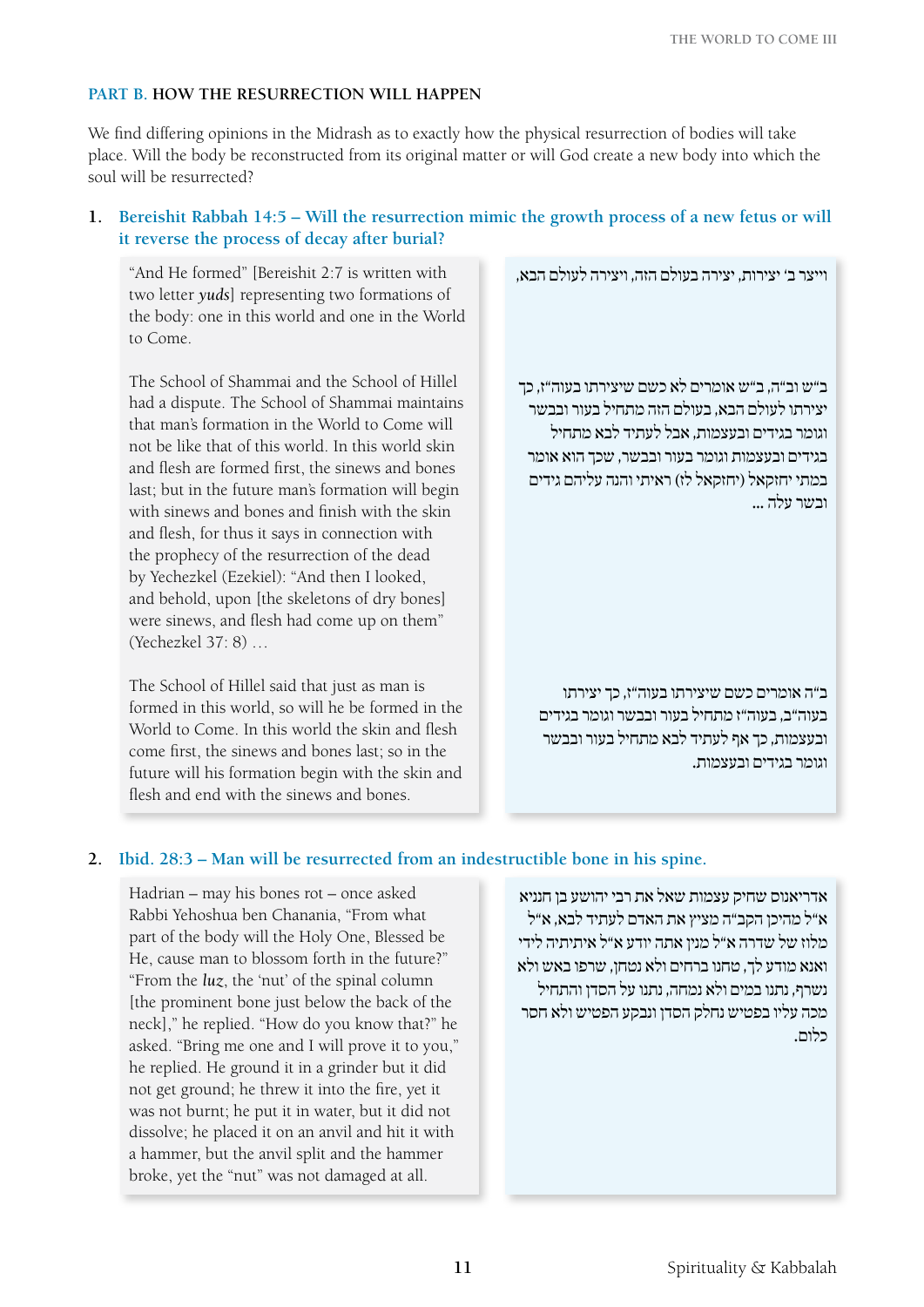#### **Part C. Which Body will be Resurrected?**

Judaism affirms the belief in reincarnation and therefore one soul might have lived many lifetimes in different physical bodies. The prospect of resurrection raises the question: which body will be the one to be resurrected? This question is asked by the *Zohar*, in the next source.

#### **1. Zohar I, 131a – Man will be resurrected in the body in which he achieved the greatest degree of self-perfection.**

Rabbi Chizkiah asked, "If all the dead bodies rise up from the dust, what will happen when a number of bodies shared the same soul in succession?"

Rabbi Yose answered: "Those bodies which were unworthy and did not achieve their purpose will be regarded as though they had not been: just as they were a withered tree in this world, so will they be regarded at the time of the Resurrection. Only the last one that had been firmly planted and took root and prospered will come to life, as it says, 'He will be like a tree planted near water … whose leaves are ever fresh' (Yirmiyahu/ Jeremiah 17:8). This alludes to the body that struck deep root, produced fruit, and prospered. But of the former body which remained fruitless, which did not take root, which was unworthy and did not achieve its end, it is written, 'He will be like a lone tree in the desert, and will not see when goodness comes …' (ibid. 17:6), i.e. he will not be included in the Resurrection, and will not see the light stored up at the Creation for the enjoyment of the righteous …"

אמר רבי חזקיה אי תימא דכל גופין דעלמא יקומון ויתערון מעפרא אינון גופין דאתנטיעו בנשמתא חדא מה תהא מנייהו,

אמר רבי יוסי אינון גופין דלא זכו ולא אצלחו הרי אינון כלא הוו כמה דהוו עץ יבש בההיא עלמא הכי נמי בההוא זמנא וגופא בתראה דאתנטע ואצלח ונטל שרשי' כדקא יאות יקום, ועליה כתיב )ירמיה י"ז( והיה כעץ שתול על מים וגו' והיה עלהו רענן וגו', דעבד איבין ונטע שרשין ואצלח כדקא יאות ועל ההוא גופא קדמאה דלא עבד איבין ולא נטע שרשין )ולא זכה ולא אצלח) כתיב (שם) והיה כערער בערבה ולא יראה כי יבא טוב וגו' כי יבא טוב דא תחיית המתים, ויתנהיר ההוא נהורא דזמין לאנהרא להו לצדיקיא דהוה גניז קמיה מיומא דאתברי עלמא...

#### **Part D: Healing of Defects**

There are two seemingly conflicting prophecies about what will happen to physical defects during the Resurrection that are reconciled by the Talmud below.

#### **1. Yimiyahu 31:7 – The resurrected will come back with the same physical defects with which they died.**

Behold, I shall bring them from the land of the north, and gather them from the far reaches of the earth. Among them shall be the blind and the lame, the pregnant woman and the woman in labor; a great assembly will return to there.

הִנְנִי מֵבִיא אוֹתָם מֵאֶרֶץ צָפוֹן וְקִבַּצְתִּים מִיַּרְ ְּכתֵי אָרֶץ בָּם עוֵּר וּפִסָּח הַרְה וְיֹלֶדֶת יַחְדַן קַהָל גָדוֹל יַשׂוּבו ּהְנֵה:

#### **2. Yeshayahu 35:6 – The resurrected will be healed of their original defects.**

אָז יִדַלֵּג כָּאַיַל פִּפֵּחַ וִתָרֹן לְשׁוֹן אָלֶם כִּי נִבְקְעוּ בַמְּדִבָּר shen shall the lame man leap like a deer, and the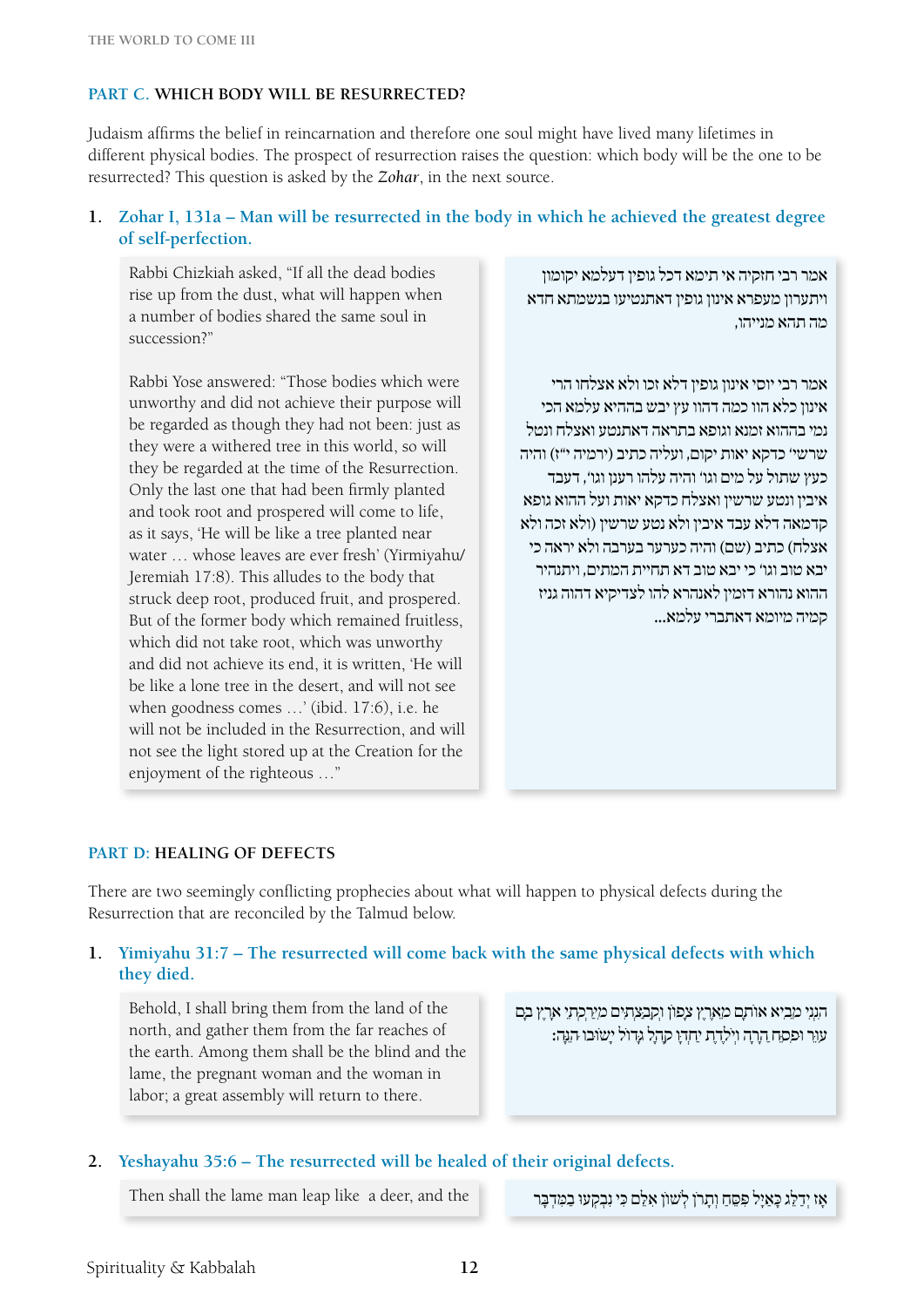tongue of the mute shall sing, for waters shall break forth in the wilderness and streams in the desert.

מַיִם וּנְחַלִים בַּעֲרָבָה:

#### **3. Babylonian Talmud, Sanhedrin 91b – The resurrected will arise with defects and then be healed of them.**

Reish Lakish contrasted two verses: It is written, "Among them will be the blind and the lame, the pregnant woman together with the woman in labor." And yet another verse states, "Then shall the lame man leap like a deer, and the tongue of the mute shall sing, for waters shall break forth in the wilderness, and streams in the desert" (Yeshayahu 35:6). How can these verses co-exist? They shall rise with their defects and then be healed.

ר"ל רמי כתיב )ירמיהו לא( 'בם עור ופסח הרה ויולדת יחדיו'. וכתיב )ישעיהו לה( 'אז ידלג כאיל פסח ותרון לשון אלם כי נבקעו במדבר מים ונחלים בערבה'. הא כיצד? עומדין במומן ומתרפאין.

Why is it necessary to first resurrect the body with its defects and then heal it? Why not just resurrect the healed body?

**4. Zohar III, 91a – One will be resurrected into his previous state in order to be recognizable.** 

When they awaken from the dust, they will rise up as they went in – lame or blind, so that no one will be able to say it was a different person who was revived.

...כד יתערון מעפרא, כמה דעאלו, הכי יקומון, חגרין או סומין... דלא יימרון דאחרא הוא דאתער.

Then, the Holy One, Blessed be He, will heal them so they will be whole before Him …

ולבתר, קודשא בריך הוא ייסי לון, וישתכחון שלימין קמיה ...

#### **Part E. Where the Resurrection Will Take Place**

#### **1. Zohar I, 131a – Those bodies buried in the Diaspora will have to travel through subterranean tunnels to get to Israel. The soul will only be restored to the body in the Land of Israel.**

Observe that it has been laid down that the dead of the Land of Israel will be the first to rise, and of them it is written, "Your dead will come to life" (Yeshayahu 26:19). On the other hand, the words "My dead bodies shall arise" (ibid.) allude to the dead of other lands, since instead of saying, "shall come to life" it says "shall arise." The living spirit, in fact, will only infuse the bodies in the Land of Israel. But the bodies buried in other lands will rise without the spirit of life, and only after they have rolled underground and reached the Land of Israel will they receive souls and be truly resurrected – only there, but not in other lands.

תא חזי הא אתמר כל אינון מתין דבארעא דישראל יקומון בקדמיתא בגין דקודשא בריך הוא יתער עלייהו ויוקים לון, עלייהו כתיב "יִחְיוּ מֵתֶיךָ" אלין אינון די בארעא דישראל "נְבֵלָתִי יִקוּמוּן" אלין אינון דבגו ארעאן אחרנין דלא כתיב בהו תחייה אלא קימה דהא רוחא דחיי לא תשרי אלא בארעא קדישא דישראל ובגין כך כתיב בהו יחיו מתיך ואינון דלבר יתברי גופא דלהון ויקומון גופא בלא רוחא, ולבתר יתגלגלון תחות עפרא עד דימטון לא"י ותמן יקבלון נשמתא ולא ברשו אחרא בגין דיתקיימון בעלמא.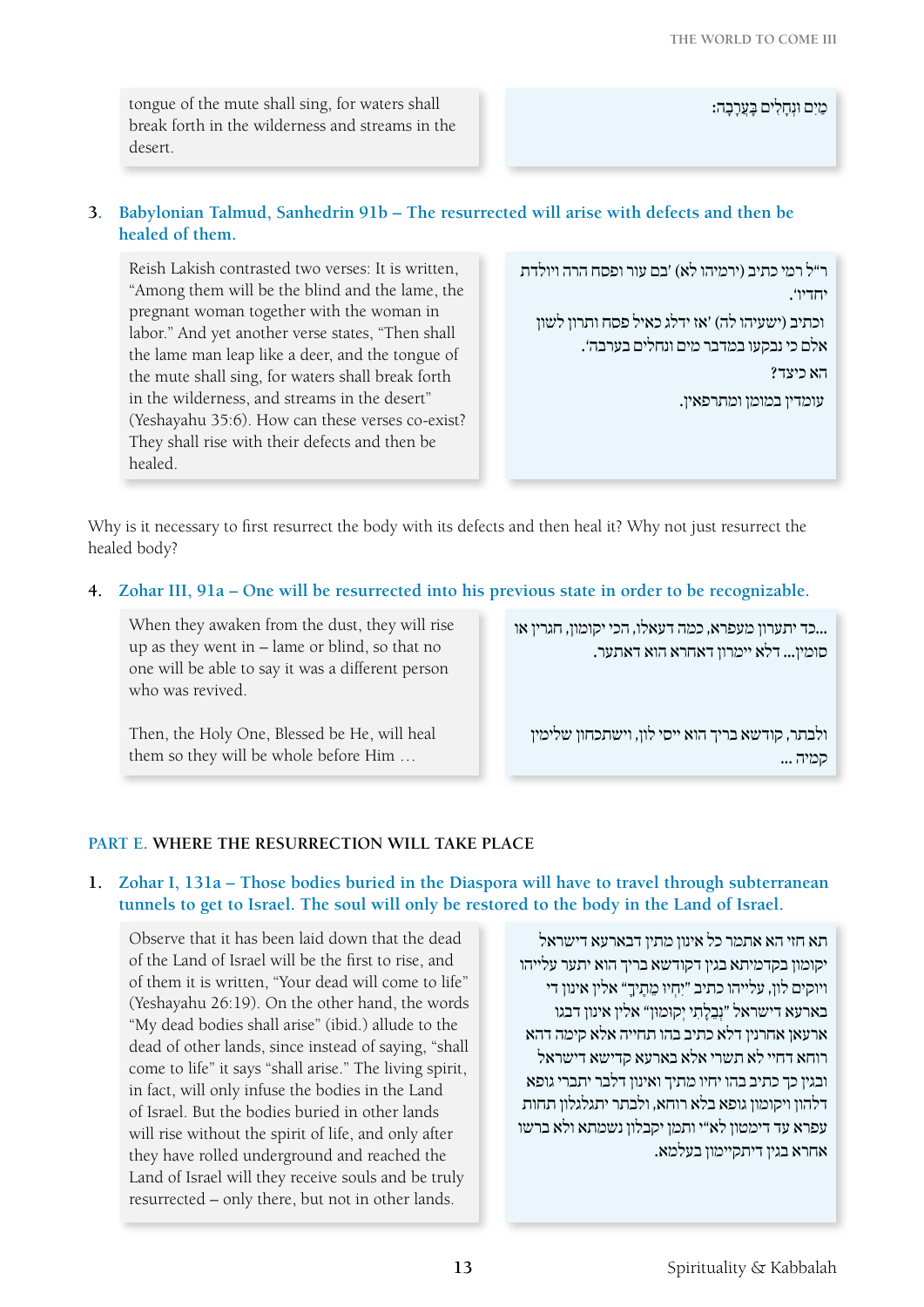Because the Land of Israel is the place of the ultimate Resurrection, Jews as far back as the Patriarchs have always longed to be buried there, as the next source illustrates.

**2. Bereishit 47:29-31, with Rashi – The Land of Israel was always the desired burial place of the Forefathers, since they would be resurrected easily at the time of the Resurrection.**

When Israel (Yaakov) realized that he would soon die, he called for his son Yosef (Joseph), and said to him, "Please – if I have found favor in your eyes, please place your hand under my thigh [to swear] and do kindness and truth with me – please do not bury me in Egypt."

#### **Rashi**

"Please do not bury me in Egypt" – …because the process of resurrection for those who die outside the [Holy] Land will necessitate … rolling through underground passages…

כט וַיִּקְרְבוּ יִמֵי-יִשְׂרְאֵל, לְמֵוּת, וַיִּקְרָא לְבְנוֹ לְיוֹסֵף וַיֹּאמֵר לוֹ אִם-נָא מַצַאתִי חַן בִּעִינִיך, שִׂים-נָא יִדְךָ תִּחַת יִרְכִי; וְ עָשִׂיתָ עִמָּדִי חֶסֶד וֶאֱמֶת, אַל נָא תִקְבְּרֵנִי בְּמִצְרָיִם אַל נָא תִקְבְּרְנִי בְּמֵצְרִים - ... ושְאִין מֵתִי חוצה לְאַרִץ חיים אלא... (על ידי) גלגול מחילות...

Similarly, Yosef requested that his bones be brought out of Egypt during the Exodus and buried in the Land of Israel (Bereishit 50:24-26).

#### **Key Themes of Section III:**

- $\gg$  There will be two stages of resurrection: first, the completely righteous will be resurrected when **the Messiah arrives to share in the experiences that will occur at that time. Second, everyone else will be resurrected at the end of the Messianic Era.**
- $\gg$  While belief in resurrection is universal, we find different opinions as to how the physical process **of resurrection will take place: either a new body will grow organically or bones will rise and recover their flesh.**
- H **If a person is reincarnated, the body in which the soul achieved the greatest self-perfection will be the one in which it shall be restored. Any defects the body may have had will also be visible at first, so that everyone will recognize each other in the World to Come. After this, all defects will be healed.**
- $\gg$  While physical resurrection may happen anywhere in the world, the actual restoration of the soul **to the body will only take place in the Land of Israel.**

## **Section IV.** The Nature of the Post-Resurrection WORLD TO COME

#### **Part A. Overview**

The post-Resurrection World to Come will usher in an entirely new form of existence. The nature of the post-Resurrection world flows from its purpose – to provide a venue for experiencing a closeness to God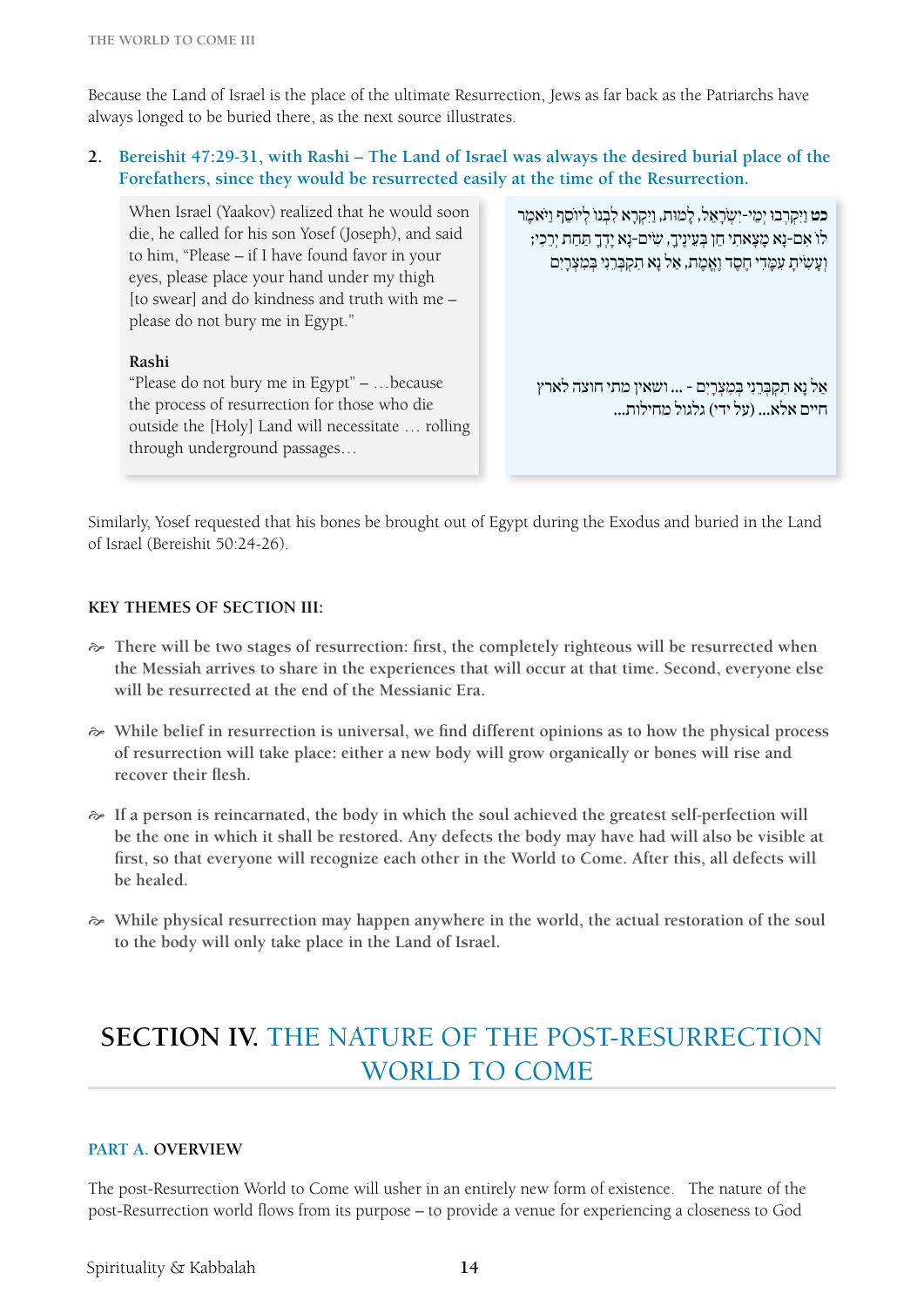achieved in one's previous lifetime. As such, spirituality and awareness of God will be much more apparent than it is today. The laws of the physical world, the awareness of time, and the manner of spiritual growth will all be drastically altered in the World to Come. As we shall see below, the physical world will be governed by laws of nature that facilitate the *receiving* of reward rather than *earning* it. This is Judaism's utopian vision for the future.

#### **1. Ramchal, Derech Hashem 1:3:4, translated by Rabbi Aryeh Kaplan, Feldheim Publishers, pp. 47-49 – The World to Come will function according to laws of nature conducive to receiving reward.**

Since the period of earning and that of reward are different, it is appropriate that man's environment and experiences be different in the two. While he is striving toward perfection, he must be in a setting containing elements necessary for such effort. The period of earning must therefore be one [where a maximum challenge exists and] where the spiritual and physical are in constant strife. In this environment there must be nothing to prevent the material from prevailing and doing what it can, and conversely, there must be nothing to prevent the spiritual from doing likewise. Nothing should exist that would give either one an inappropriate advantage. Although it might seem best to make the spiritual stronger than the physical, in the light of man's true purpose and what God desires of him, namely, that he earn perfection through his own effort, it would not be good at all.

In the period of reward, however, the exact opposite is appropriate. The more the physical would prevail, the more it would darken the soul and prevent it from being drawn close to God. During the time of reward, it is therefore appropriate that the soul prevail and that the physical be totally subjugated to it and not restrain it at all. And that is why God created two worlds, this world and the next: this world is the place that runs according to the laws of nature conducive to man's effort while the World to Come functions according to laws of nature that are fitting for receiving reward.

ואולם כפי התחלף זמניו, כך ראוי שיתחלף מצבו ושאר מקריו. כי כל זמן ההשתדלות הנה צריך שיהיה בתכונה אחת, שיוכלו לימצא בו כל הענינים המצטרכים לו לפי ענין ההשתדלות הזה. פירוש - כי הנה מוכרח שתמצא לו המלחמה שזכרנו בין השכל והחומר, ולא יהיה לו דבר שיעכב את החומר מלשלוט ולעשות את שלו כפי השיעור הראוי לו, ולא דבר שיעכב את השכל מלשלוט ולעשות את שלו כפי השיעור הראוי לו. וכן לא יהיה דבר שיגרום לחומר להתחזק יותר מן הראוי, וגם לא יגרום לשכל להתחזק יותר מן הראוי. כי אע"פ שמצד אחד היה נראה זה יותר טוב, הנה לפי הכונה האמיתית והענין הנרצה באדם, שהוא קנית השלימות בהשתדלותו, איננו טוב.

ובזמן קיבול השכר הנה ראוי לו שיהיה במצב הפכי לזה, כי הנה כל מה שיהיה החומר שולט באותו זמן, הנה לא היה אלא מחשיך ומעכב על הנשמה שלא תתדבק בבורא ית', ועל כן הנה ראוי הוא שלא ישלוט אז אלא הנשמה, והחומר יהיה נמשך אחריה לגמרי באופן שלא יעכב על ידה כלל. ואמנם על כן נבראו שני העולמות, עוה"ז ועוה"ב, עוה"ז המקום והחוקים הטבעיים שלו הם מה שראוי לאדם כל זמן ההשתדלות, והעוה"ב המקום והחוקים שלו הם מה שראוי לו בזמן קיבול השכר:

#### **Part B. Man's Alternative Physical Nature**

After the Resurrection, when the soul will be reunited with the body, our new bodies will have a spiritual composition. We will no longer need food and water; rather, we will be nourished from spiritual energy alone. The level of our bodies then will be similar to the level of our souls now, while our souls will be higher still.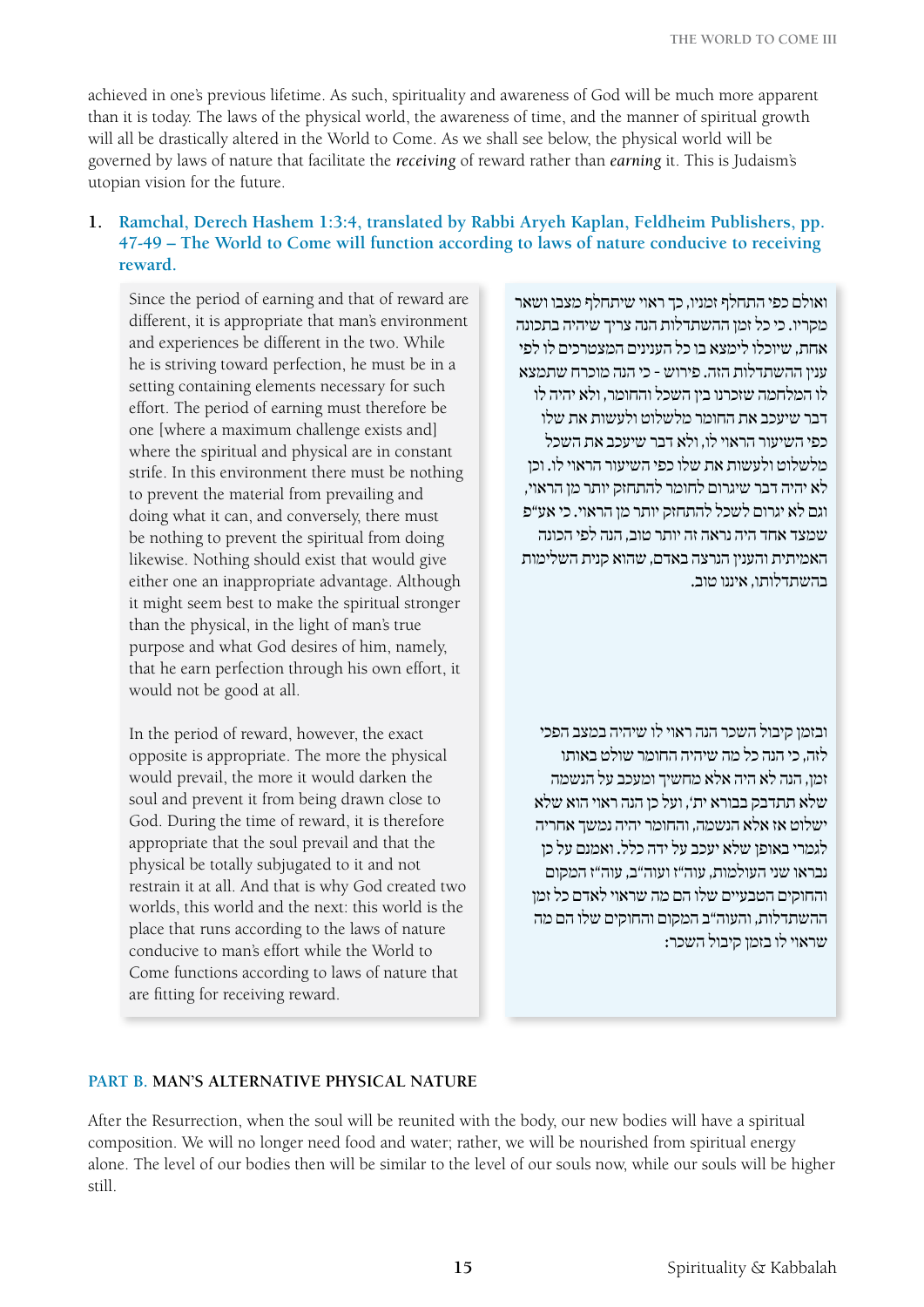#### **1. Ramban (Nachmanides), Torat HaAdam, Shaar HaGemul – Just as we are sustained by food and drink in this world, we will be sustained by the radiance of God's Presence in the World to Come.**

In the World to Come, God will cause people to be satiated from the radiance of his Divine Presence (Bava Batra 10a).

This means to say that those that merit it will be sustained by the splendor of [God's] glory just as their bodies had been sustained in This World by food and drink.

We have seen the proof of the above phenomenon in regard to the pure of soul whose bodies were sustained by little physical sustenance; the more pure the person, the less sustenance he required. For example, manna was absorbed easily and was created by a supernal light that came into physical form only by virtue of God's Will. It was only eaten by those who experienced the tremendous spiritual elevation at the Splitting of the Reed Sea, as it is said, "The maidservant at the Sea saw more than Yechezkel in his prophecy" (Mechilta, Parshat Beshalach).

הקב"ה משביען מזיו שכינתו לעוה"ב שנאמר אשבעה בהקיץ תמונתך )ב"ב י' א'(

רצו לומר שקיום האנשים הזוכים ההם בזיו הכבוד כקיום הנפש בגוף בעוה"ז באכילה ושתיה...

והנה ראינו כי זכי הנפש קיום גופם בדברים הדקים, והזכים מהם בדקים מן הדקים, כי אנשי המן נתקיימו במן הנבלע באברים שהוא מתולדת האור העליון המתגשם ברצון בוראו יתברך, וזכו בדבר משעה שנתעלית נפשם במה שהשיגו בנפלאות הים, כמו שאמרו (מכילתא בשלח) ראתה שפחה על הים מה שלא ראה יחזקאל הנביא.

#### **2. Talmud Bavli, Sanhedrin 91a – We will live forever.**

[The] Tanna d'vey Eliyahu [states]: The righteous, whom the Holy One, Blessed be He, will resurrect, will not revert to dust, for it is said, "And it shall come to pass that he that is left in Zion and he that remains in Jerusalem shall be called holy, every one that is written among the living in Jerusalem" (Yeshayahu 4:3). Just as the Holy One endures forever, so shall they endure forever.

תנא דבי אליהו: צדיקים שעתיד הקדוש ברוך הוא להחיותן אינן חוזרין לעפרן, שנאמר )ישעיהו ד:ג( והיה הנשאר בציון והנותר בירושלים קדוש יאמר לו כל הכתוב לחיים בירושלים, מה קדוש לעולם קיים - אף הם לעולם קיימין.

#### **Part C. Levels of the World to Come**

This new state of existence will not come about overnight; rather, mankind and the world will proceed through various levels of existence as spirituality slowly but surely overcomes and then replaces physicality.

#### **1. Rabbi Chaim Freidlander, Sifsei Chaim, Pirkei Emunah U'Bechirah, Vol. II, pp. 226-7 — In the first level of the World to Come the soul will be in control and the body will be nourished from spirituality.**

The first level of the world of reward is the seventh millennium, which the Sages described as "a millennium of desolation" after which

המדרגה הראשונה בעולמות השכר – אלף השביעי, כפי שהגדירו חז"ל )סנהדרין צב.( "וחד חרוב" ואח"כ "הקב"ה מחדש עולמו", העולם של אלף השביעי הוא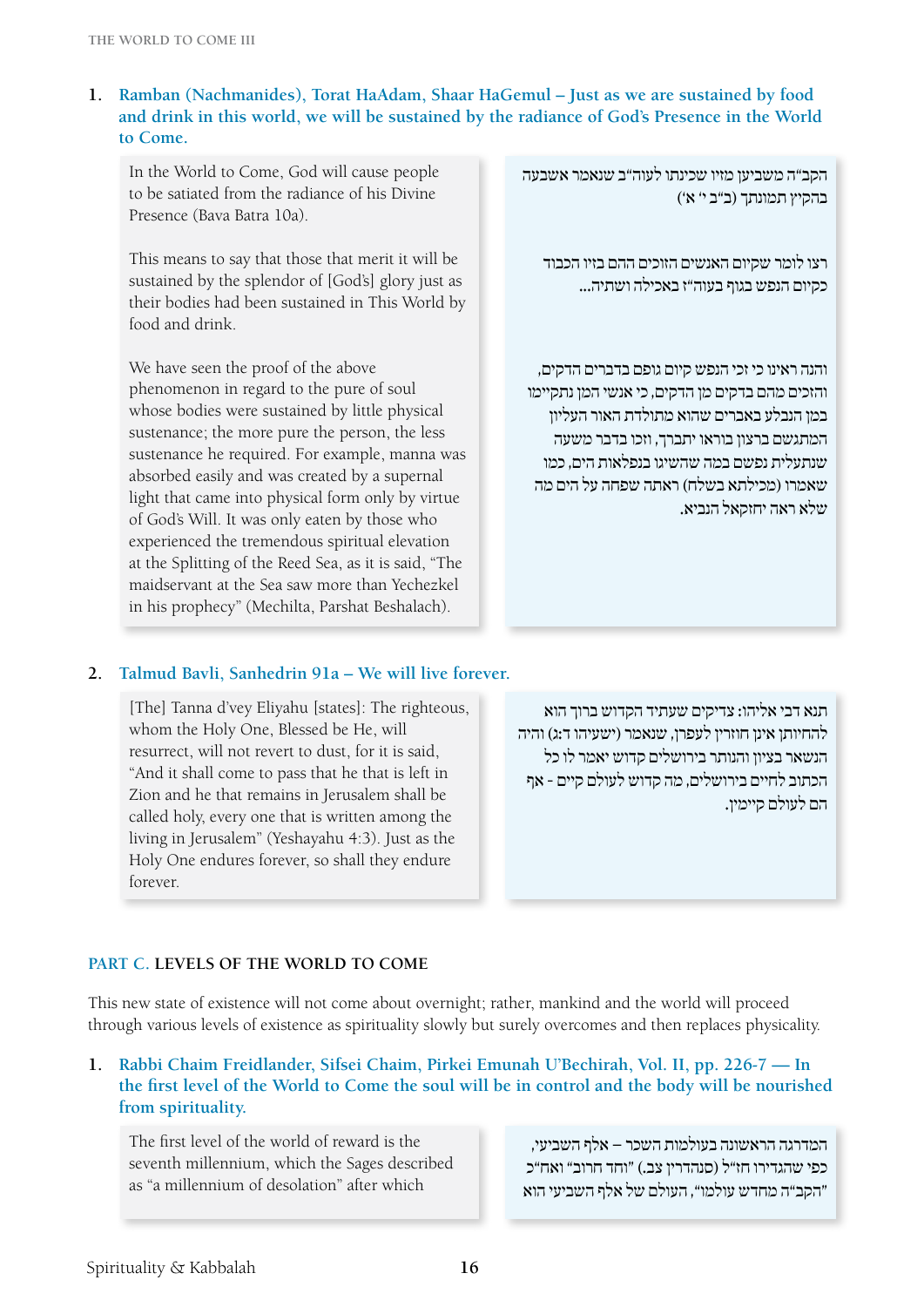פג), שאיו לגוף שליטה.

"God will renew His world" (Sanhedrin 92b). The world of the seventh millennium will be temporal, but unlike the first six millennia in which physicality rules like "the master of the house," in the seventh millennium, while physicality will still exist, it will be "as a wanderer from place to place, a guest looking for lodging" כפי שעתה, אך ההבדל שכאמור בשית אלפי שנין הגוף הוא שולט "כאיש השורר בביתו", ובאלף השביעי אף שיש גוף כמו שהוא עתה, אך הוא רק "כאיש נודד ממקומו וכאורח נוטה ללון" )לשון רמח"ל דע"ת עמ'

Rather, everyone will be on the level of Moshe (Moses) when he ascended the mountain: who did not eat or drink. This does not mean that he fasted for forty days, but rather that his body was completely drawn after the spiritual and sustained by the spirituality of the soul. As such, there was simply no need to eat or drink. That is why the Sages have referred to this type of world as "a day that is entirely Shabbat and tranquil for eternal life" (Sanhedrin 97a). The body will not be entirely nullified by the soul but rather the soul will be free of the necessity of physical needs. That is what the Sages meant when they said that there would be "one millennium of desolation" – desolation of physical needs, that is, physicality shall not dominate. Clearly, though, the desolation of the physical is an empowerment for the soul, for by virtue of the cessation of physical needs the soul is able to develop and build itself up for the future elevation of the time after the seventh millennium.

(as Ramchal has described it in Da'as Tevunos, p. 83). That is, the body will not have control.

> אלא מדרגת האדם תהיה כמו משה רע"ה כשעלה להר, שלא אכל ולא שתה, שאין פירושו שהתענה בצום ארבעים יום, אלא גופו הלך לגמרי אחרי הנשמה וניזון מרוחניות הנשמה, ממילא לא היה זקוק לאכול ולשתות, לכן הגדירו חז"ל עולם זה "יום שכולו שבת ומנוחה לחי העולמים" )סנהדרין צז.(, עדיין לא בטל הגוף אל הנשמה, אלא שיש רק שביתה מפעולות הגשמיות של הגוף, זו ההגדרה בפי חז"ל על אלף השביעי "וחד חרוב" – חורבן פעולות הגוף, דהיינו, שאין הגופניות פועלת, ברם חורבן הגוף הוא בנין הנשמה, שבעולם ההוא ע"י שביתה מפעולות הגוף היא יכולה להתפתח ולבנות את עצמה, לקראת המשך עלייתה אחר אלף השביעי.

#### **2. Ibid. – In the second level of the World to Come the soul increases its dominion, yet the body still has some influence.**

The second level – the eighth millennium – will see the universe transformed into a world of pure spirituality with only the slightest trace of physical influence. At this stage the body will be completely secondary and subservient to the soul. This will facilitate the ability of both of them to receive their spiritual reward.

המדרגה השניה – אלף השמיני, חידוש העולם והפיכתו לעולם רוחני זך, תהיה עדיין שליטה מסוימת של הגוף, אבל אז הגוף יהיה טפל ובטל אל הנשמה, כך שיוכלו שניהם לקבל את שכרם הרוחני.

#### **3. Ibid. – In the third level of the World to Come the soul will be only slightly burdened by the body.**

In the third level – the ninth millennium – the body and soul combination that ascended to the level of the eighth millennium will be further refined, the body having even less dominion,

מדרגה השלישית – אלף התשיעי, שהגוף והנשמה שעלו במדרגתם באלף השמיני, יעלו מדרגה נוספת שישאר לגוף רק שליטה כלשהי, כדברי הרמח"ל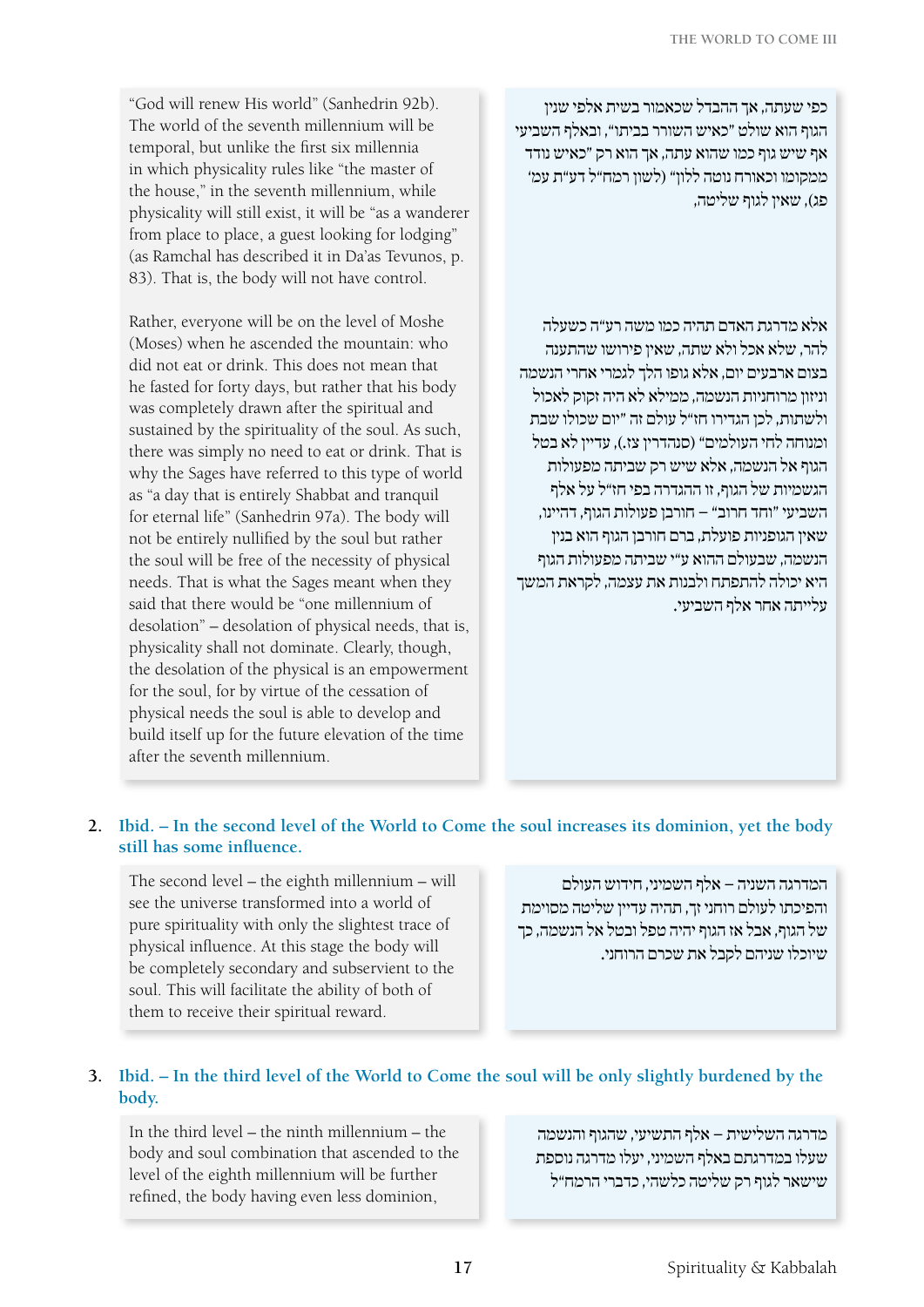as Ramchal has written (Da'as Tevunos, p. 79), "The soul will not be able to develop all of its potential. Rather, it will feel an ever so slight burden without being able to pinpoint quite what is holding it back." In this world the soul will still be somewhat bound by the body.

)דע"ת עמ' עט(: לא תמצא כח הנשמה בעצמה להתפשט בכל כוחותיה, אלא תרגיש כמו איזה כובד מועט לה, ואין פרטי המניעה נודעים", שבעולם ההוא יהיה עדיין איזה מוגבלות לנשמה ע"י הגוף.

#### **4. Ibid. – The fourth stage of the World to Come is when the body is completely subservient to the soul.**

The fourth level, which is the highest level in the world of reward – the tenth millennium – is when the body will be completely and utterly subservient to the soul. From then on, the body and soul will together take delight in God in perfection forever and ever. This level is far beyond what man can fathom …

מדרגה הרביעית שהיא מדרגה העליונה בעולמות השכר – אלף העשירי, שהגוף יתבטל לגמרי לנשמה, ומאז והלאה גוף ונשמה יתענגו יחד בשלימות את השי"ת לנצח נצחים, מדרגה זו היא נשגבה מאוד למעלה מהשגת אנוש...

#### **Part D. Economy of the World to Come**

As man develops through these elevated stages of existence, the physical world too takes on more spiritual properties. However, since man's need for the physical world will decline in proportion to his spiritual growth, why should the world present such bounty? The answer, symbolized by the following two Talmudic excerpts, is that the physical world will effortlessly provide for man's sustenance in contrast to the Old World order when man had to toil. (Rabbi Reuven Leuchter).

#### **1. Talmud Bavli, Ketubot 111b – There will be overflowing natural bounty, no food preparation necessary, and no scarcity of resources.**

The World to Come is not like this world. In this world there is difficulty involved in harvesting and treading [grapes], but in the World to Come a man will bring one grape on a wagon or a ship, put it in a corner of his house and use its contents as [if it had been] a large wine cask, while its timber would be used to make fires for cooking. Each grape will contain thirty kegs of wine. This is hinted to in the verse, "And you would drink the blood of grapes like delicious wine" [Devarim 32:14]. Do not read it as "*chamer*" (delicious wine) but rather as "*chomer*" (a volume measure of 30 *se'ah*).

אמרו לא כעולם הזה העולם הבא העולם הזה יש בו צער לבצור ולדרוך. העולם הבא מביא ענוה אחת בקרון או בספינה ומניחה בזוית ביתו ומספק הימנה כפטוס גדול ועציו מסיקין תחת התבשיל. ואין לך כל ענבה וענבה שאין בה שלשים גרבי יין שנא' )דברים לב) "וְדַם עֵנָב תִּשְׁתֶּה חָמֶר" אל תקרי חמר אלא חומר.

#### **2. Talmud Bavli, Bava Batra 122a – There will be unlimited real estate in the World to Come.**

The division of land in this world is not like the division of land in the World to Come. In this world if someone has a grain field he cannot have an orchard. If he has an orchard he does not have

ולא כחלוקה של עולם הזה חלוקה של עולם הבא העולם הזה אדם יש לו שדה לבן אין לו שדה פרדס שדה פרדס אין לו שדה לבן. לעולם הבא אין לך כל אחד ואחד שאין לו בהר ובשפלה ובעמק.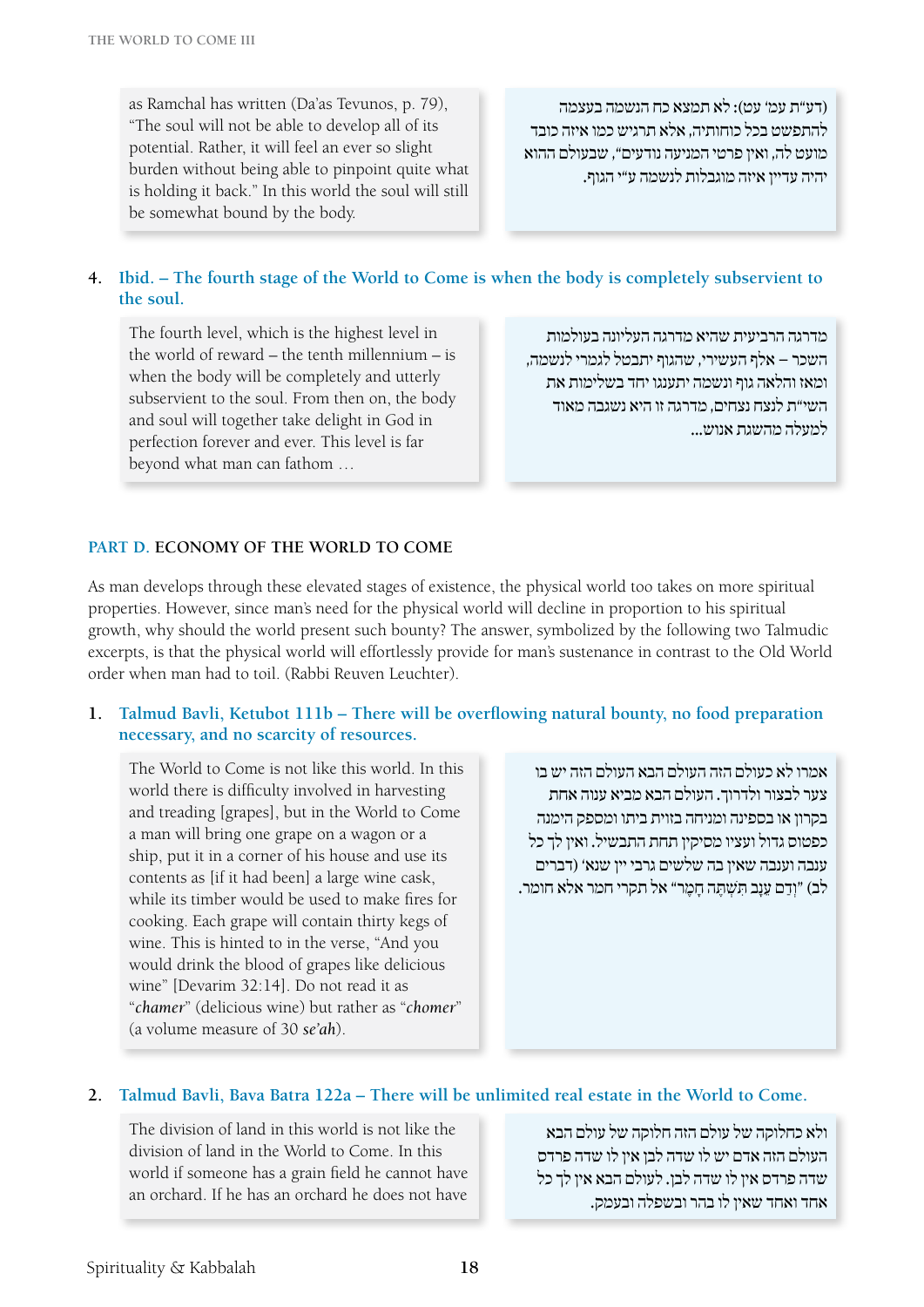a grain field. But in the World to Come, everyone will have a hill, a valley, and a flat field.

#### **3. Rabbi Yerucham Levovitz, Da'as Torah, Bereishit p. 28 – One's physical portion in the World to Come is limitless.**

I was once with HaGaon Rav Naftali Amsterdam when someone related an incident to him. One person said to another, "You want me to do something for you? Well, if you give me your portion in the World to Come I will do what you ask." The other person didn't agree. When Rav Naftali heard this he exclaimed, "This person does not understand; he is an ignoramus and a fool. What does it matter to him if he gives part of his portion to someone else? He will still have more than enough for himself! This person doesn't understand the World to Come. This is complete ignorance. One could give away portions to a hundred different people and it would still make no noticeable difference to him or to his portion, for each portion in the World to Come is limitless, without end."

הייתי פעם אצל הגה"צ ר' נפתלי אמסטרדם זצ"ל וספרו לפניו מעשה באחד שאמר לרעהו, אתה מבקשני שאעשה לך זאת וזאת, הנה אם תתן לי חלק מחלקך בעולם הבא אז אעשה מה שאתה מבקשני, ורעהו לא הסכים. וכששמע זה ר' נפתלי זצ"ל ענה ואמר כי הלו אינו מבין, עם הארץ וכסיל הוא, כי מה איכפת לך כי לרעך גם כן יהיה חלק, מספיק די והותא גם בשבילך, הנה לא מבין מה זה עולם הבא, הנה זה עם הארצות פשוטה, יכול אתה ליתן חלקים גם למאה אנשים וממך ומחלקך לא יגרע על ידי זה כלום, כי כל חלק וחלק הנהו עד אין קץ ועד אין תכלית.

#### **Part E. Time in the World to Come**

**1. Rabbi Chaim Friedlander, Sifsei Chaim: Emunah U'Bitachon, Vol. II, p. 190 – Time will be perceived differently than it is currently.**

"The World that is eternally long" [Kiddushin 39b] means that even the first moment of it will have limitless length, for even one moment of eternity is itself an eternity.

"לעולם שכולו ארוך," היינו שגם הרגע הראשון הוא ארוך ללא הפסק, כי ברגע אחד של הנצח יש בו את כל הנצח.

#### **Part F. Spiritual Growth in the World to Come**

Although the time for earning reward will have ended, the World to Come will not be a static situation. A person will continue to grow, acquiring greater heights of spirituality as time progresses.

#### **1. Talmud Bavli, Berachot 64a – Torah scholars will go from strength to strength.**

Rabbi Chiya bar Ashi said in the name of Rav, "Torah scholars have no rest, neither in this world nor in the World to Come [for they continually delve further into the pleasure of God's Presence – Maharsha], as it says, 'They go from strength to strength, every one of them appears before God in Zion'" (Tehillim 84:8).

אמר רבי חייא בר אשי אמר רב: תלמידי חכמים אין להם מנוחה לא בעולם הזה ולא בעולם הבא, שנאמר ילכו מחיל אל חיל יראה אל אלהים בציון.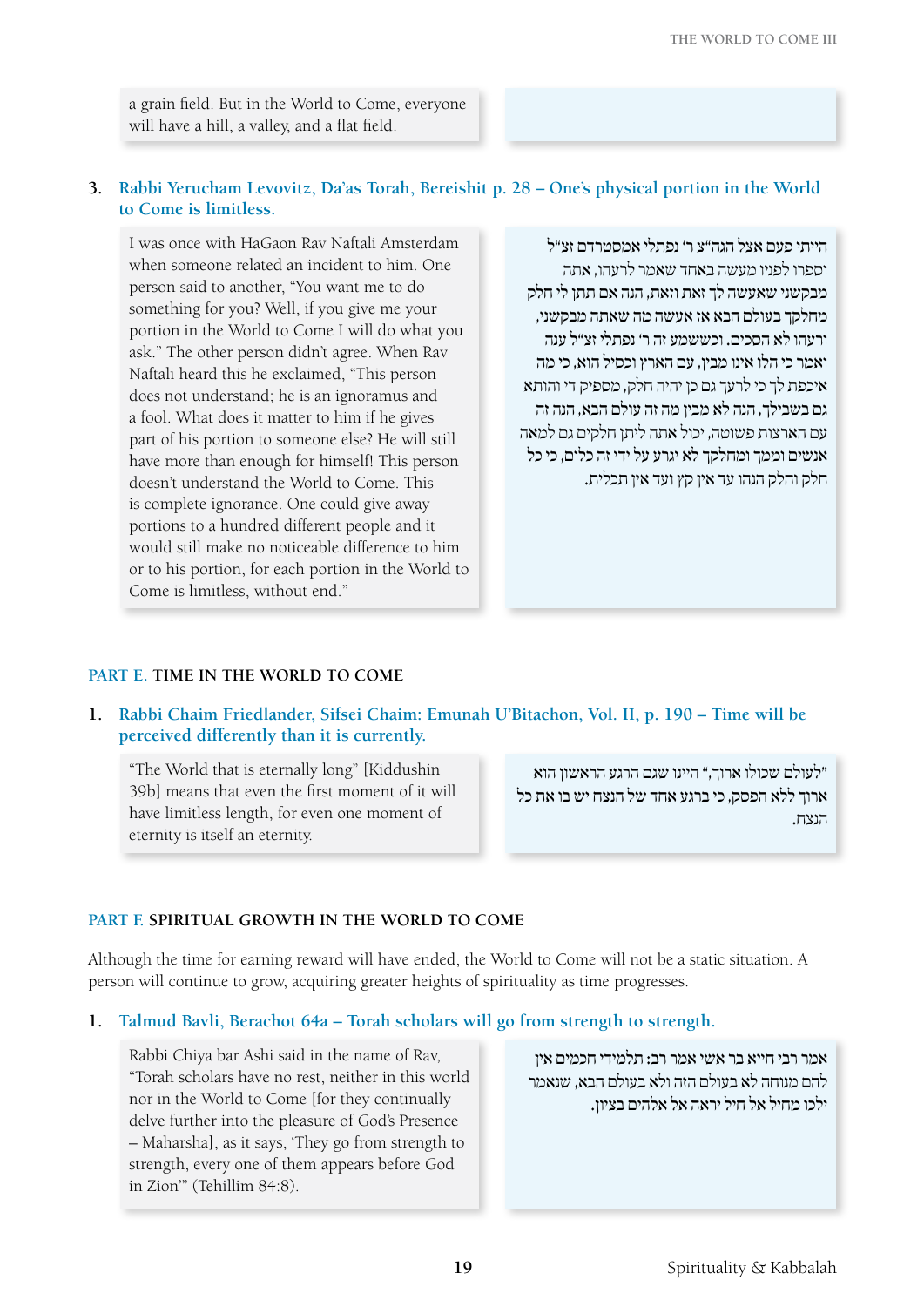#### **2. Ramchal, Derech Hashem 1:3:13, translated by Rabbi Aryeh Kaplan, Feldheim Publishers, p. 59 – Even in the post-Resurrection World to Come man will still be able to elevate his spiritual level.**

When the soul is recombined with the body after Resurrection it will no longer be bound or restricted and it will enter the body with all its brilliance and strength. The body will then experience a great enlightenment, and it will not have to develop gradually as a child does now. The soul will immediately shine forth and purify the body to a very great degree.

This does not mean, however, that resurrected man will not be able to continue to elevate himself.

The instant that the soul reenters the body, the individual is raised to a high spiritual level and the body experiences its initial enlightenment. At this point, the body will immediately be on a higher level than it could ever possibly attain in its first life.

The degree of enlightenment will depend on the individual's good deeds in his first life, and accordingly he will be placed on an appropriate level among those worthy of enjoying this ultimate perfection. [This level, however, is not permanent,] and the complete person, both body and soul, will still be able to elevate himself in relation to the initial level upon which he is placed.

אכן בשובה בגוף אחר התחיה, לא תתמעט ולא תתעלם, אלא תכנס בכל זהריה ובכל כחה, ואז מיד תזכך את הגוף ההוא זיכוך גדול, ולא יצטרך לו הגידול מעט מעט שצריך עתה לילדים, אלא מיד בשעתו תאיר בו, ומיד תזככהו זיכוך גדול.

ואמנם לא ימנע זה, שיהיו לגוף ולנשמה יחד עילוים אחר עילוים.

 אבל הענין הוא, שמיד בבוא הנשמה בגוף יהיה האדם ההוא יקר ונעלה, וגופו יקבל מיד זיכוך ראשון, יתעלה בו מכל מה שהיה כל ימי חייו הראשונים.

ויהיה הזיכוך ההוא כפי כל המעשים הטובים שעשה כבר, וישים אותו במדריגה שראוי לו להיות בין הזוכים ליהנות בשלימות. ואחר כך יתעלו שניהם עילוים, כפי מה שראוי למי שהוא במדריגה ההיא:

#### **Key Themes of Section IV:**

- $\approx$  The World to Come after the Resurrection of the Dead will be governed by laws of nature that **facilitate the** *receiving* **of reward rather than the** *earning* **of it.**
- $\gg$  As the ultimate purpose of Creation, it will be designed to provide the greatest spiritual delight **and connection to God. Just as man is sustained here by food and drink, there he will be sustained by the radiance of God's Presence.**
- H **It will be a physical world, yet there will be overflowing natural bounty, endless resources, no death, an altered sense of time, and continual spiritual elevation. The soul too will not be bound by the limitations of the body and man will experience an awareness of God beyond that which we can currently imagine.**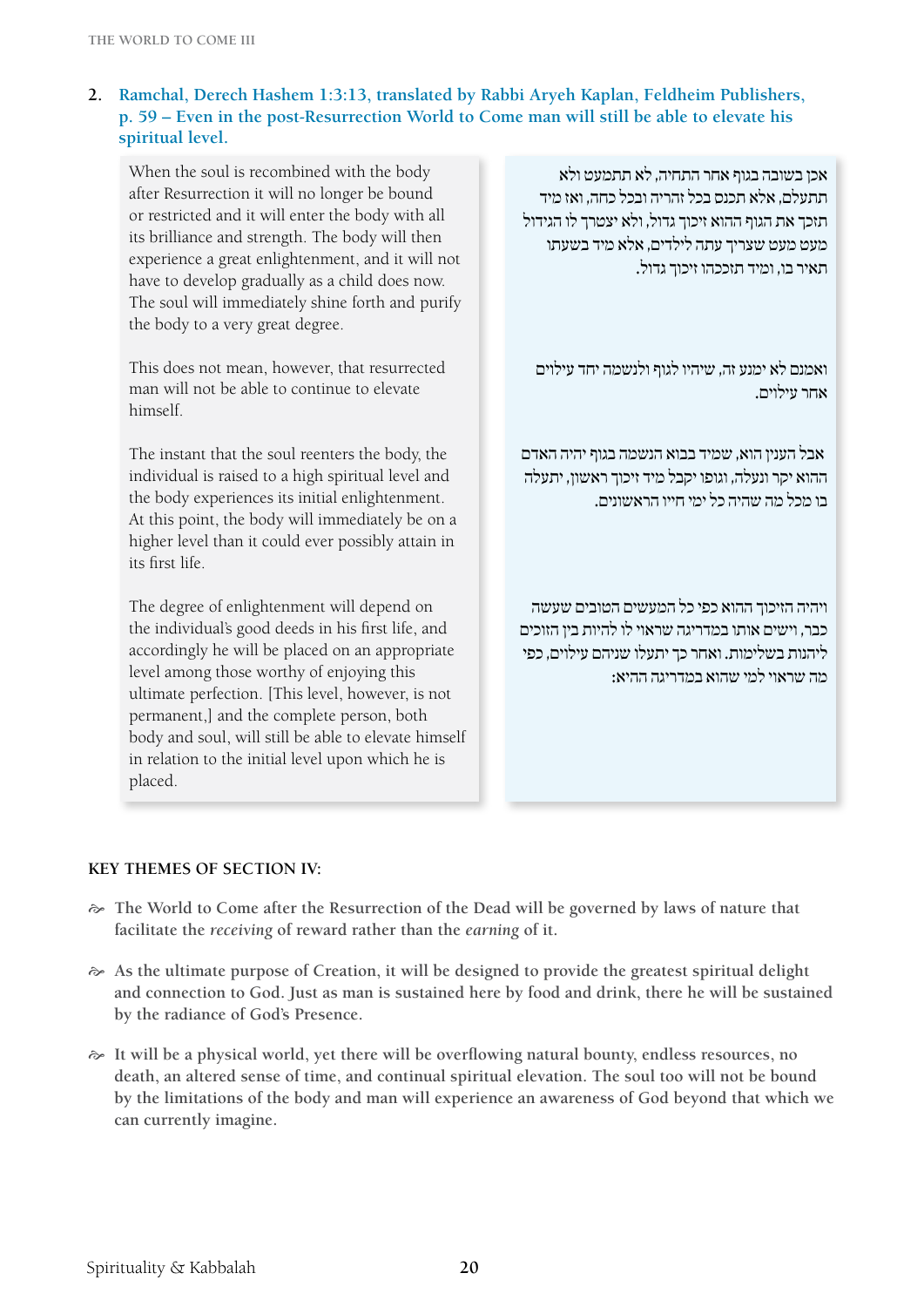## **SECTION V. THE LESSON OF THE WORLD TO COME FOR** THIS WORLD

#### **1. Rabbi Chaim Friedlander, Sifsei Chaim, Pirkei Emunah U'Bchirah, Vol. II, pp. 230-1 – The World to Come teaches us the meaning of our lives in this world.**

The subject of the World to Come and belief in it are not just fundamental principles of faith that teach us the greatness and kindness of God. As Rabbi Sa'adiah Gaon said, "There is nothing more spectacular about the Resurrection than there is about Creation itself." (This sentiment is based on the Talmud, Sanhedrin 91a: If that which at one time did not exist came into existence, then all the more so will that which already exists come into existence again.) That is, the actual existence of man testifies no less to God's greatness and kindness than does the Resurrection of the Dead.

Rather, since the reward of the World to Come is a function of man's effort and toil, we can learn that the purpose of man in this world and the way in which he prepares himself [for the World to Come] is through the fulfillment of the Torah and the mitzvot. The soul elevates the body and purifies it, and therefore it too is elevated and further elevates, according to the effort of a person in this world. To whatever extent the body is able to become a receptacle for receiving the reward of the World to Come together with the soul, it is a function of man's efforts in this world. To the degree to which man purifies his body in this world, it will be fit to participate in the reward of the World to Come.

It turns out, then, that we are here in this world to prepare our bodies and souls for eternal reward, for the body too needs to be prepared for the World to Come by the power exerted over it by the soul. The body should function as an assistant in the service of the soul. Accordingly, also in the World to Come the body will merit to be in the service of the soul; as the soul receives supernal splendor so too will the body, forever and ever.

נמצא שענין תחיית המתים והאמונה בו, אין הוא רק מיסודות האמונה כדי ללמדנו את גדולת הבורא והכרת חסדיו יתב', כפי שהרס"ג כותב על תחיית המתים: "אין בזה פלא יותר מעיקר בריאתו" )ועיין סנהדרין צא. דלא הוו – חיי,דהוי חיי - לא כל שכן(, כי עצם בריאת האדם הוא פלא והכרת גדולת הבורא וחסדיו לא פחות מתחיית המתים,

אלא מתוך שהשכר בעוה"ב לפי מידת עמלו והשתדלותו של האדם, נמצינו למדים שתפקיד האדם בעוה"ז והכשרתו הוא ע"י קיום תורה ומצוות, שהנשמה תעלה את הגוף ותזככו, וגם היא תוסיף, לעלות ולהתעלות, כפי מדת עבודת האדם בעוה"ז, שעד כמה שהגוף יהיה בר קליטה להיות ראוי לקבל את שכר עוה"ב יחד עם הנשמה, זה תלוי בעבודת האדם בעוה"ז, שבאותה מידה שזיכך את גופו בעוה"ז כך יהיה ראוי להשתתף בשכר עוה"ב.

נמצא איפוא, שאנחנו כאן בעוה"ז מכינים את הגוף ואת הנפש לשכר בעולם הנצח, שגם את הגוף צריך להכין לעוה"ב ע"י השלטת הנשמה על הגוף, שהגוף ישמש בעוה"ז רק ככלי שרת לנשמה, כך גם בעוה"ב יזכה הגוף להיות ככלי שרת נטפל לנשמה, שהנשמה תקבל את זיו העליון, והגוף יקבל את זיו העליון מהנשמה לחיי נצח נצחים.

#### **2. Pirkei Avot (Ethics of the Fathers) 4:16 – This world is a chance to prepare for the next.**

Rabbi Yaakov would say, "This world is comparable to the antechamber before the World to Come. Prepare yourself in the antechamber, so that you may enter the banquet hall."

רבי יעקב אומר העולם הזה דומה לפרוזדור בפני העולם הבא התקן עצמך בפרוזדור כדי שתכנס לטרקלין: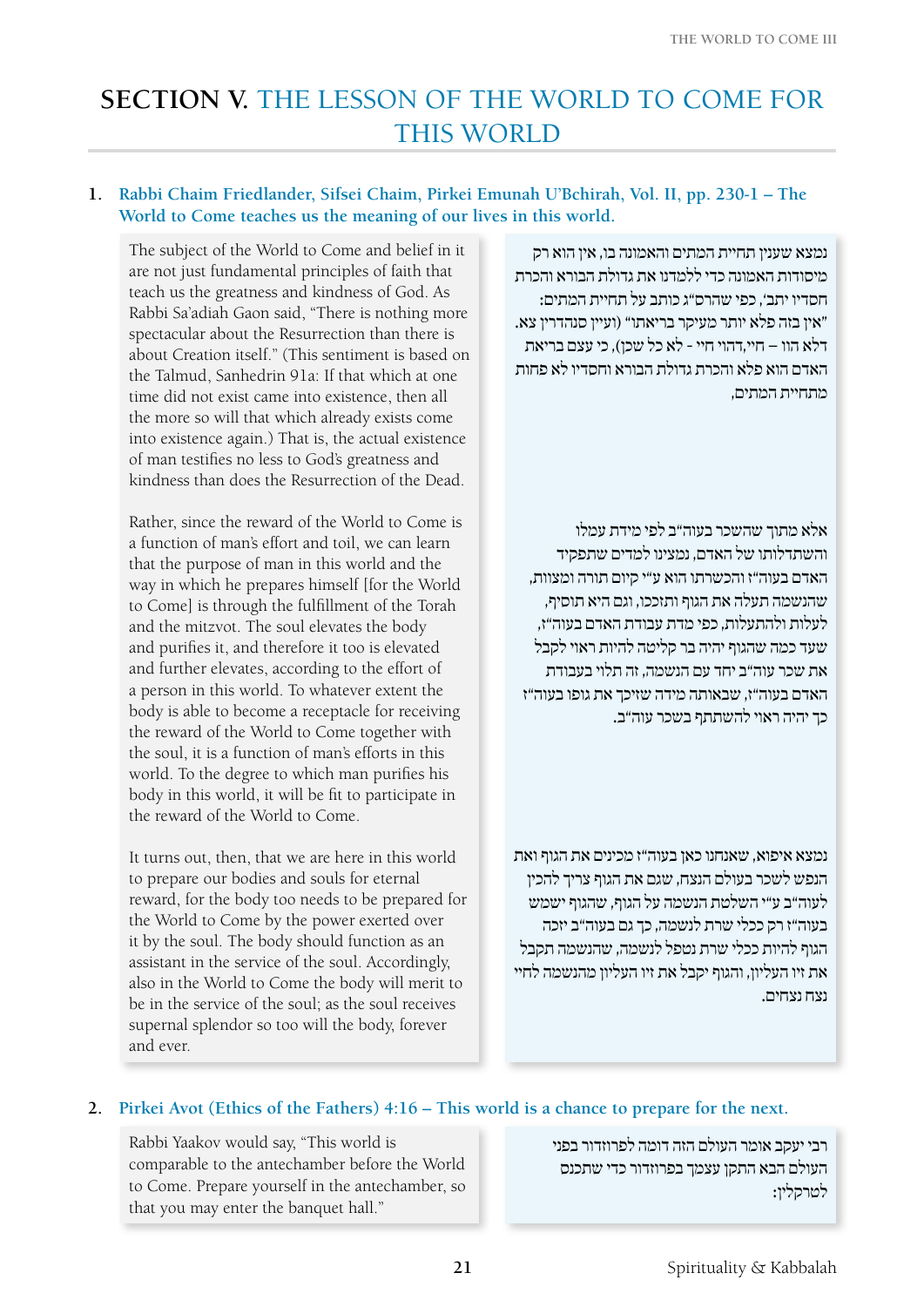#### **Key Themes of Section V:**

- $\approx$  **Belief in a future life in the World to Come should not seem any more miraculous than life itself: if God can give us life in this world then He can certainly grant life again in the World to Come.**
- $\gg$  Belief in the World to Come is not simply a statement about our faith in God and His attributes. **Rather, this belief imparts to us a perspective on the meaning of our lives in this world – that we are here to prepare ourselves for the next world through Torah study and the performance of mitzvot.**
- $\approx$  Since the body too must be prepared for the spiritual existence of life in the World to Come, we **must start the process of making the body subservient to the soul. To the extent that we can do that in this world, we will have life in the World to Come as well.**

## **Class Summary:**

#### **Does Judaism really believe in a resurrection?**

Yes, this is a fundamental principle of Judaism, universally acknowledged by all classical sources, and is codified as a tenet of Jewish faith by the Rambam.

#### **What is the purpose of the Resurrection?**

The post-Resurrection World to Come will usher in an entirely new form of existence. It will provide a venue for experiencing a closeness to God achieved in one's previous lifetime.

#### **When will the Resurrection take place and how will it happen?**

After the arrival of the Messiah, there will be two stages of resurrection. At the beginning of the Messianic Era completely righteous individuals will arise. Later, at the end of the Messianic Era, everyone else will be resurrected for the Great Day of Judgment, followed by the World to Come.

#### **What will life be like in the post-Resurrection World to Come?**

As the ultimate purpose of Creation, it will be designed to provide the greatest spiritual delight and connection to God. Just as man is sustained here by food and drink, there he will be sustained by the radiance of God's Presence.

#### **What lesson can we learn for our lives today from the future Resurrection AND WORLD TO COME?**

The World to Come teaches us that the ultimate goodness is attachment to God. Since we know where we are headed, we can use our time here to prepare for the existence in the World to Come by studying Torah, performing mitzvot, refining our character, and helping others. This is the ultimate *tikun olam*.